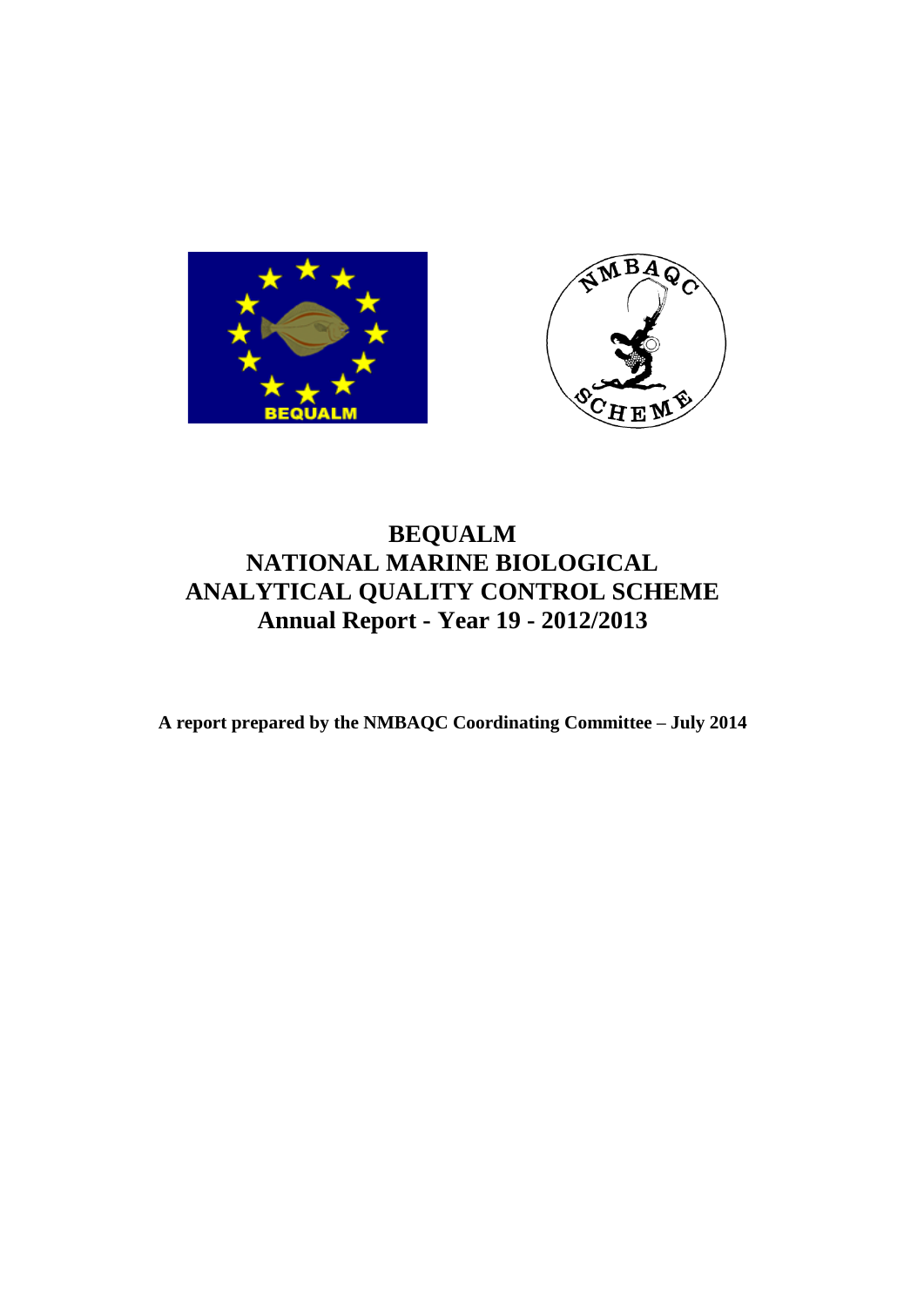## **Table of Contents**

| 1              |                                                                      |  |  |  |  |  |  |
|----------------|----------------------------------------------------------------------|--|--|--|--|--|--|
| 2              |                                                                      |  |  |  |  |  |  |
|                | 2.1                                                                  |  |  |  |  |  |  |
|                | 2.2                                                                  |  |  |  |  |  |  |
|                | 2.3                                                                  |  |  |  |  |  |  |
|                | 2.4                                                                  |  |  |  |  |  |  |
|                |                                                                      |  |  |  |  |  |  |
|                | 3.1                                                                  |  |  |  |  |  |  |
|                | 3.2                                                                  |  |  |  |  |  |  |
|                | 3.3                                                                  |  |  |  |  |  |  |
|                | 3.4                                                                  |  |  |  |  |  |  |
|                |                                                                      |  |  |  |  |  |  |
|                | 4.1                                                                  |  |  |  |  |  |  |
|                | 4.2                                                                  |  |  |  |  |  |  |
|                | 4.3                                                                  |  |  |  |  |  |  |
|                | 4.4                                                                  |  |  |  |  |  |  |
| 5 <sup>5</sup> |                                                                      |  |  |  |  |  |  |
|                | 5.1                                                                  |  |  |  |  |  |  |
|                | 5.2                                                                  |  |  |  |  |  |  |
|                | 5.3                                                                  |  |  |  |  |  |  |
|                | 6                                                                    |  |  |  |  |  |  |
|                | 6.1                                                                  |  |  |  |  |  |  |
|                | 6.2                                                                  |  |  |  |  |  |  |
|                | 6.3                                                                  |  |  |  |  |  |  |
| 7              |                                                                      |  |  |  |  |  |  |
| 8              |                                                                      |  |  |  |  |  |  |
|                | 8.1                                                                  |  |  |  |  |  |  |
|                | 8.2                                                                  |  |  |  |  |  |  |
|                | 8.3                                                                  |  |  |  |  |  |  |
|                | Appendix 1 - NMBAQC Co-ordinating Committee - Year 19 - 2012/2013 17 |  |  |  |  |  |  |
|                |                                                                      |  |  |  |  |  |  |
|                |                                                                      |  |  |  |  |  |  |
|                | Appendix 4 - BEQUALM/NMBAQC Scheme Taxonomic Workshop 24             |  |  |  |  |  |  |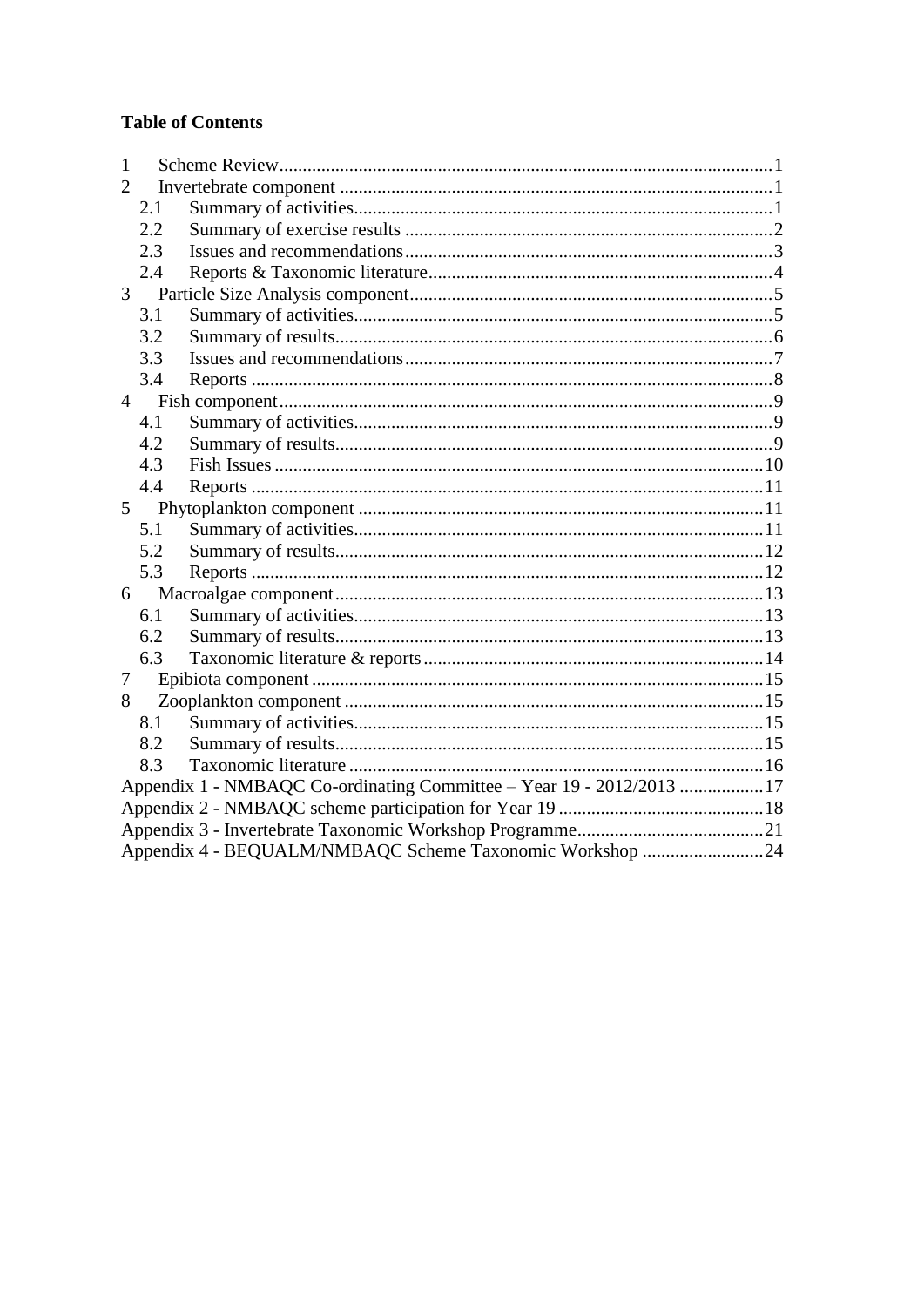This Year 19 Annual Report provides synopsis of the scheme year's activities over 2012/2013. Detailed information about each of the scheme components is now available as separate reports or bulletins on the scheme's website. The relevant documents are all cited here and the reader is directed via hyperlinks to the NMBAQC website as appropriate.

The NMBAQC coordinating committee held 4 meetings during the scheme Year 19 on  $7<sup>th</sup>$  June 2012,  $4<sup>th</sup>$  October 2012,  $24<sup>th</sup>$  January 2013 and  $18<sup>th</sup>$  April 2013.

Committee Membership for Year 19 is shown in Appendix 1.

## <span id="page-2-0"></span>**1 Scheme Review**

The scope of the NMBAQC scheme continued to develop in Year 19 to encompass the requirement to provide quality assurance for assessments under the Water Framework Directive (WFD), for which monitoring commenced in the UK in 2007. The scheme still maintains its role to provide Analytical Quality Control for Invertebrate and Particle Size data collected for UK CSEMP (Clean Seas Environment Monitoring Programme). Under the UK Marine Monitoring and Assessment Strategy (UKMMAS) the NMBAQC scheme coordinating committee now reports to the Healthy and Biologically Diverse Seas Evidence Group (HBDSEG).

Year 19 of the scheme followed a similar format to the previous year and involved training and testing exercises for the Invertebrate, Particle Size, Fish, Phytoplankton and Macroalgae components. There was no progress with the development of the Epibiota component. Preliminary scoping of a new component for Zooplankton was undertaken. Zooplankton assessment is not included within CSEMP or WFD but is a key indicator within the forthcoming EU MSFD (Marine Strategy Framework Directive).

David Hall the Invertebrate, Particle Size, and Fish component administrator stepped down from his role when he resigned from Thomson Unicomarine at the end of 2012. David has administered these NMBAQC scheme components since the scheme's inception in 1994 and has been instrumental in developing many of the scheme's protocols, procedures and guidance. Richard Arnold acted as interim administrator for Thomson Unicomarine for the remainder of Year 19 pending their appointment of a new principal scientist.

The Year 19 participation level in the NMBAQC was similar to the previous year (see Appendix 2).

Summaries of all the component activities are provided below:

## <span id="page-2-1"></span>**2 Invertebrate component**

Contract Manager: Myles O'Reilly, Scottish Environment Protection Agency. Component Administrator: David Hall, Richard Arnold, Thomson Unicomarine.

#### <span id="page-2-2"></span>*2.1 Summary of activities*

Thirty-nine laboratories participated in the benthic invertebrate component of the NMBAQC Scheme in Year 19. Fifteen participants were Competent Monitoring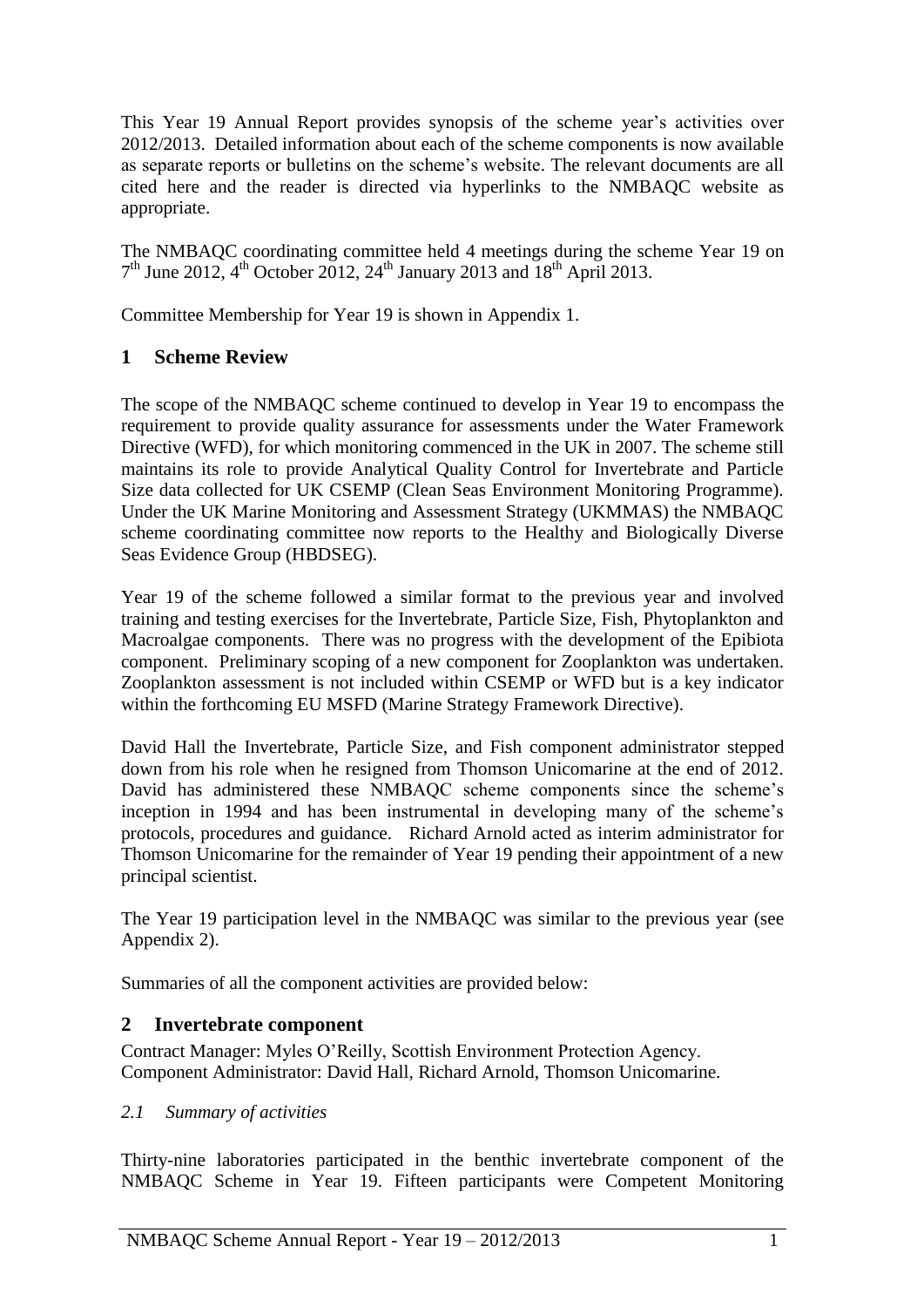Authorities (CMAs) and twenty-four were private consultancies. One of the participants was a consortium of sole traders. Five of the CMA participants were responsible for the Clean Seas Environment Monitoring Programme (CSEMP) sample analysis. Additionally other statutory drivers for which the scheme provides external QA are the Water Framework Directive and Habitats Directive. This scheme year monitoring for Marine Conservation Zone baselines began and the scheme has also provided an avenue for external QA for this. To reduce potential errors and simplify administration, LabCodes were assigned in a single series for all laboratories participating in the benthic invertebrates, fish and particle size components of the NMBAQC Scheme (due to Thomson Unicomarine administering these three components).

This component consisted of four modules (each with one or more exercises):

- Analysis of a single natural estuarine macrobenthic sample (MB, Macrobenthic Sample module);
- Re-analysis by Thomson Unicomarine of three own samples supplied by each of the participating laboratories (OS, Own Sample module);
- Identification of two sets of twenty-five invertebrate specimens (RT, Invertebrate Ring Test module); and
- Re-identification of a set of twenty-five specimens supplied by each of the participating laboratories (LR, Laboratory Reference module).

The analytical procedures of the various modules were the same as for Year 18 of the Scheme, which includes the specification that the Macrobenthic Sample module and CSEMP samples or any statutory driver within the Own Sample Module should be conducted using the [NMBAQC guidance for macrobenthic invertebrate sample analysis](http://www.nmbaqcs.org/media/9732/nmbaqc%20-%20inv%20-%20prp%20-%20v1.0%20june2010.pdf) (Worsfold, Hall & O'Reilly (Ed.) 2010).

A taxonomic workshop for experts was held at the Dove Marine Laboratory (Cullercoats) in November 2012. The workshop focused on Syllidae (Polychaetes) which were presented by Guillermo San Martin (Madrid University) and also looked at Caprellidea (Amphipods) led by Jose Guerra Garcia (Seville University). The workshop was oversubscribed and was attended by 32 participants. The workshop programme is shown in Appendix 3.

## <span id="page-3-0"></span>*2.2 Summary of exercise results*

Two **Ring Tests (RT)** of 25 specimens were distributed (RT43 and RT44). Both sets contained 25 invertebrate specimens, the second (RT44) including several taxonomically challenging species. In general, there was fairly good agreement between the identifications made by the participating laboratories and those made by Thomson Unicomarine.

For RT43 each participating laboratory recorded on average 2.3 generic differences and 4.7 specific differences. Nine taxa (two polychaetes, three molluscs, and four crustaceans) were responsible for more than two thirds of the specific differences.

For RT44 each participating laboratory recorded on average 2.5 generic differences and 5.4 specific differences. Again nine taxa (one mollusc, one crustacean, one oligochaete, one ctenophore, and five polychaetes) were responsible for more than two thirds of the specific differences.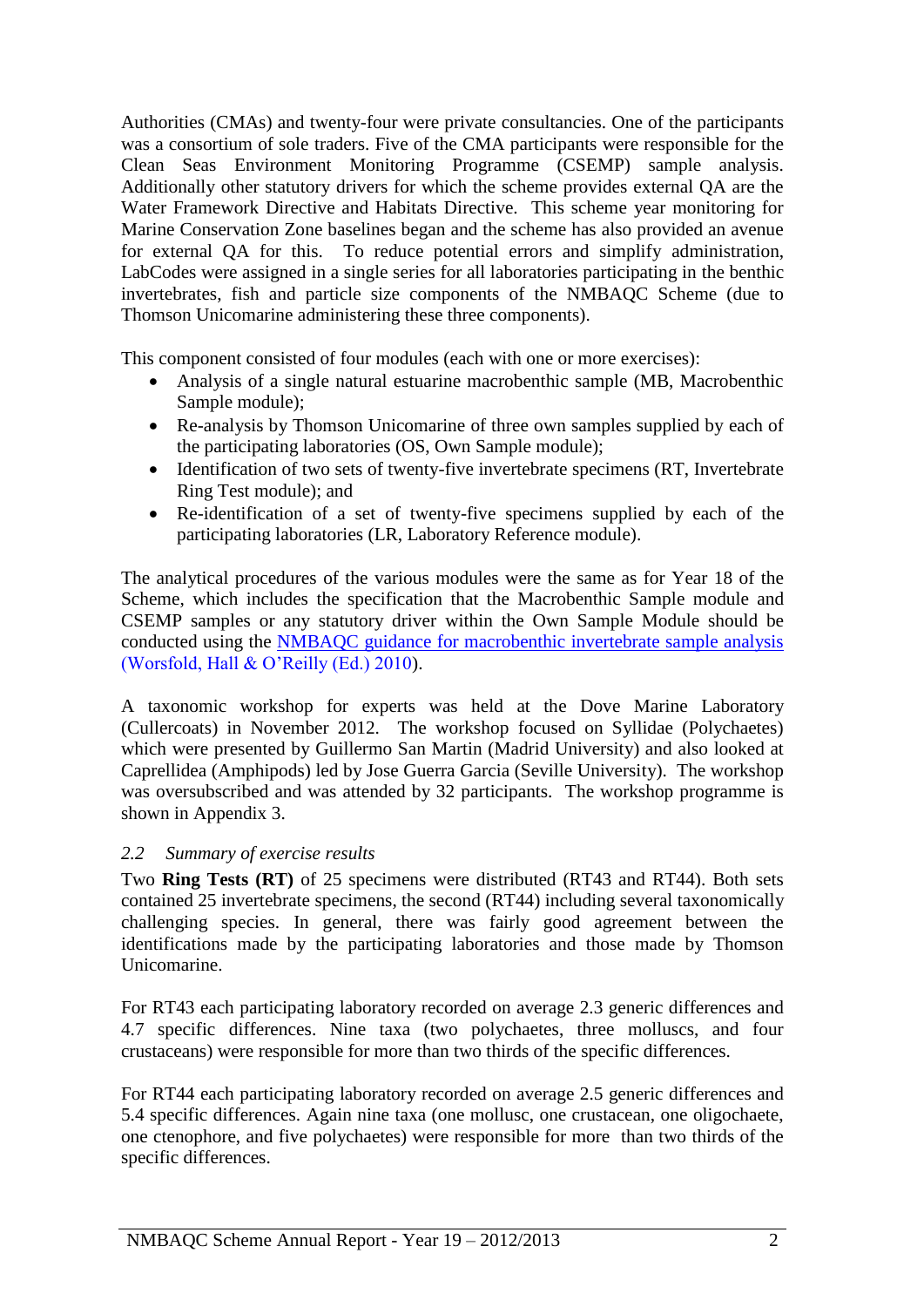**Laboratory Reference (LR):** Eleven laboratories submitted their LR17 specimens for confirmation. Misidentifications were found to be usually for bivalve, amphipod and polychaete species, belonging to genera which are either speciose, or for which keys are inadequate. The majority of taxonomic errors could be attributed to the submitted polychaetes (49 %) and molluscs (40 %).

Analysis of the **Macrobenthic Sample (MB)** by the six participating laboratories and subsequent re-analysis by Thomson Unicomarine provided information on the efficiency of extraction of the fauna, accuracy of enumeration and identification and the reproducibility of biomass estimations. For MB20, natural estuarine samples from the southern North Sea were distributed. Results for this macrobenthic exercise showed a high degree of agreement to the re-analysis by Thomson Unicomarine. Extraction efficiency (of individuals) was on average 96.53% with one laboratory achieving 100 % and all laboratories extracting more than the required 90 % of individuals. Comparison of the results from the laboratories with those from analysis by Thomson Unicomarine (following the NMBAQC macrobenthic analysis guidelines) was made using the Bray-Curtis similarity index (untransformed). The value of the index varied between 82% and 99%. It was better than 90% in 83% of the comparisons and less than 85% in only one laboratory.

The revised protocols of Scheme Year 10 for 'blind' **Own Sample (OS)** audits were continued in this Scheme year. For OS50, OS51, OS52 laboratories were asked to submit full completed data matrices from their previous year's Clean Seas Environment Monitoring Programme (CSEMP 2011) samples, or similar alternative sampling programmes (if not responsible for CSEMP samples). The OS 'Pass/Fail' flagging system, introduced in Scheme Year 8, was continued (see Description of the Scheme Standards for the Benthic Invertebrate Component).

The results for the Own Sample Module were slightly better than those from the Macrobenthic Sample Module. Agreement between the laboratories and Thomson Unicomarine was generally very good. Extraction efficiency was better than 90% in 97% of the comparisons and better than 95% in 93% of all comparisons. All countable faunal specimens were extracted from the sample residues in 56% of the samples. The Bray-Curtis similarity index ranged from 72% to 100% with an average figure of 97%. The Bray-Curtis similarity index was greater than 95% in 83% of comparisons and in most cases (94%) the value of the index was greater than 90%. These samples all achieved 'Pass' flags. Twenty samples (19%) achieved 'Pass- Excellent' flags with Bray-Curtis similarity scores of 100%.

#### <span id="page-4-0"></span>*2.3 Issues and recommendations*

A number of observations and recommendations have been made from the results of the exercises described above. These are detailed in the component annual report and are abbreviated as follows:

- 1. Late submission of data or samples by participants continues to result in significant reporting delays.
- 2. Labs submitting samples for audit must ensure they submit all sorted residue and all faunal fragments.
- 3. It is the responsibility of participating labs to ensure they return data or submit samples. Labs that have signed up to exercises but do not complete them will still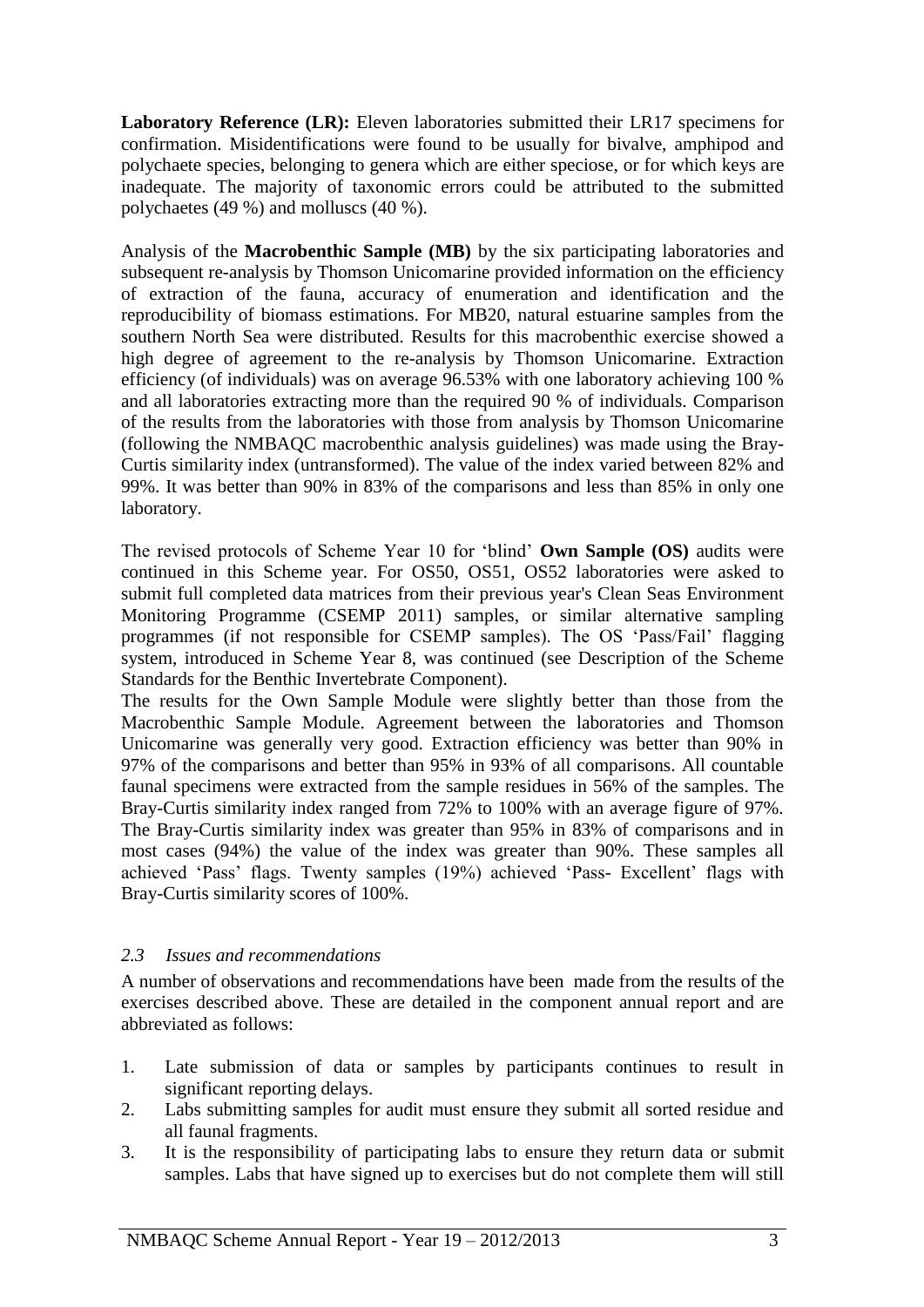be charged. CSEMP or any statutory driver labs who fail to submit samples for audit will receive a "deemed fail" flag.

- 4. Labs need to ensure they follow the standardised protocol for biomass assessment.
- 5. Labs should make use of the Lab Reference exercise to develop and verify their reference collections.
- 6. Ring Test participants should complete the "Confidence Level" column to allow the test administrator to gauge the level of difficulty on each taxon.
- 7. Participants should ensure they are familiar with taxonomic literature produced by, or highlighted by, the scheme. The Scheme has produced a UK Standard Taxonomic Literature database which is available on the NMBAQC web site in the Participants area. Login details can be obtained from the [Technical Secretary.](mailto:acfi@sahfos.ac.uk?subject=NMBAQC%20Participant%20Area%20login%20details)
- 8. Own Sample submission sheets should be completed in full and sample processing should follow the NMBAQC guidelines.
- 9. Own Sample participants should address all taxonomic errors, including those in samples that have received a Pass flag.
- 10. Own Sample participants should investigate and address issues raised with samples that fail to achieve targets for sorting efficiency.
- 11. There is a need for the scheme to develop a Taxonomic Discrimination Policy (TDP) to standardise acceptable identification levels within different taxonomic groups.
- 12. Participants are actively encouraged to provide more feedback on exercises (whether positive or negative) to ensure they receive the most benefit from their participation.
- 13. Constructive feedback from participants in Year 19 has highlighted the value of the scheme to participants in assisting them with quality improvements via remedial actions.

#### <span id="page-5-0"></span>*2.4 Reports & Taxonomic literature*

[Benthic Invertebrate Component Annual Report, Year 19 \(2012/13\)](http://www.nmbaqcs.org/media/16500/yr19_annreport%20invertebrates_rb24062014.pdf)

Barnich, R., 2014. Benthic Invertebrate component - Report from the contractor. Scheme Operation - Year 19 2012/13. A report to the NMBAQC Scheme co-ordinating committee. 27pp, June 2014.

#### RTB 44 - [June 2014](http://www.nmbaqcs.org/media/15157/rtb44final_rb09062014.pdf)

Barnich, R. and Freeston, T., 2014. National Marine Biological Analytical Quality Control Scheme. Ring Test Bulletin: RTB#44. Report to the NMBAQC Scheme participants. Unicomarine Report NMBAQC RTB#43, 36pp, June 2014.

#### RTB 43 - [April 2013](http://www.nmbaqcs.org/scheme-components/invertebrates/reports/rtb43.aspx)

Hussey, S., Chamberlain, D., Freeston, T. & Gajda, A., 2013. National Marine Biological Analytical Quality Control Scheme. Ring Test Bulletin: RTB#43. Report to the NMBAQC Scheme participants. Unicomarine Report NMBAQC RTB#43, 30pp, April 2013.

#### MB 20- [May 2013](http://www.nmbaqcs.org/media/14676/macrobenthic%2020reportamendedrb13_8_13.pdf)

Hussey, S. and Freeston, T. 2013. National Marine Biological Analytical Quality Control Scheme. Macrobenthic Exercise Results - MB20 (Year 19). Report to the NMBAQC Scheme participants. 15pp, May 2013.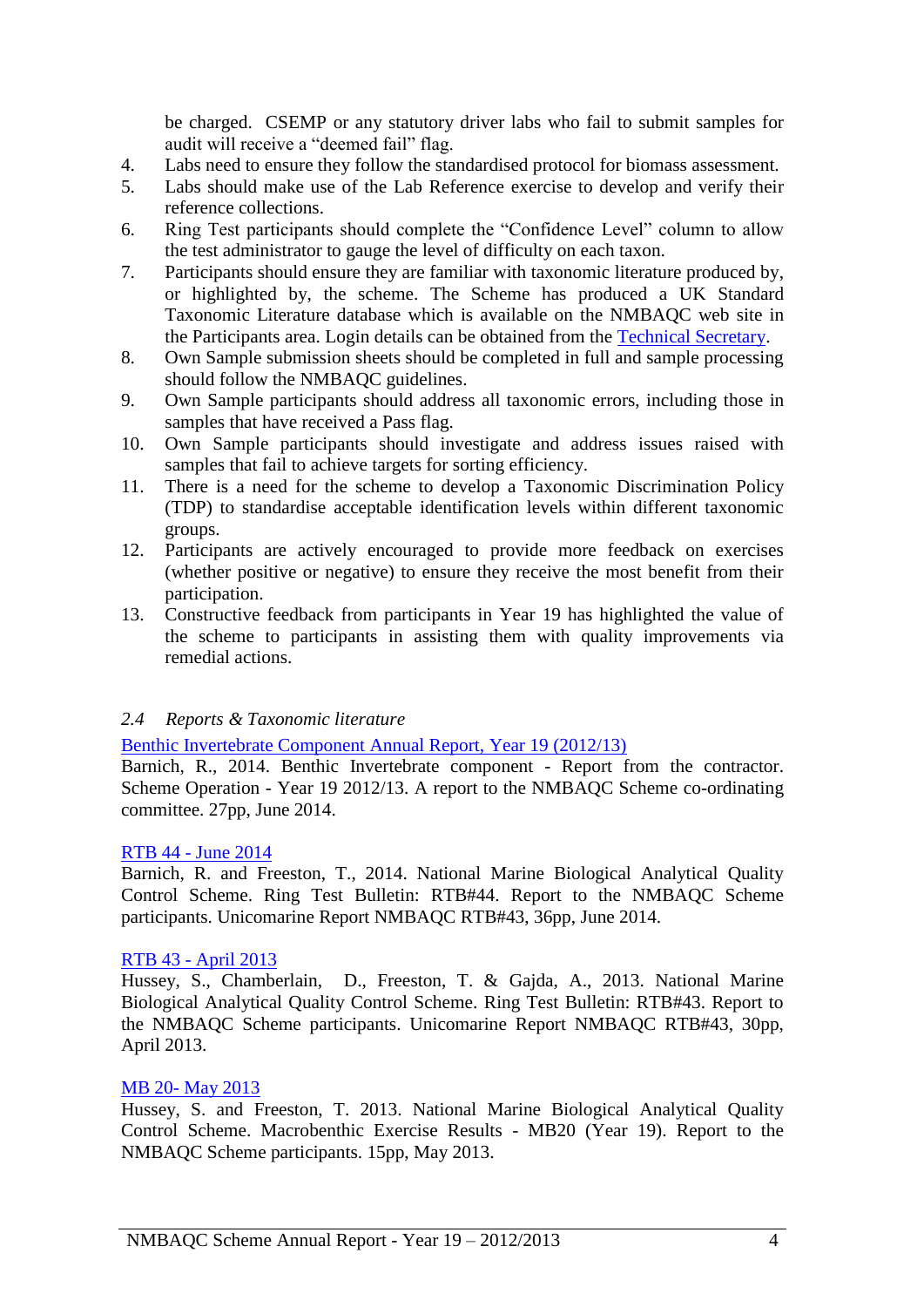### [Own Sample Module Summary Report OS50, 51 & 52 -](http://www.nmbaqcs.org/scheme-components/invertebrates/reports/os-summary-report-year-19.aspx) June 2014

Barnich, R., 2014. National Marine Biological Analytical Quality Control Scheme. Own Sample Module Summary Report OS50, 51 & 52. Report to the NMBAQC Scheme participants. 24pp, June 2014.

#### NMBAQC scheme [standard taxonomic literature database, 2013](mailto:acfi@sahfos.ac.uk?subject=Invertebrates%20Taxonomic%20Key)

The third version of the NMBAQC scheme standard taxonomic literature database is available to current NMBAQC participants. If you are a current NMBAQC participant, then please [email Astrid Fischer](mailto:acfi@sahfos.ac.uk?subject=Invertebrates%20Taxonomic%20Key) for a copy of this database.

For further taxonomic literature, see the NMBAQC web site, [Literature and Taxonomic](http://www.nmbaqcs.org/scheme-components/invertebrates/literature-and-taxonomic-keys.aspx)  Keys for the [invertebrate component.](http://www.nmbaqcs.org/scheme-components/invertebrates/literature-and-taxonomic-keys.aspx)

## <span id="page-6-0"></span>**3 Particle Size Analysis component**

Contract Manager: Myles O'Reilly, Scottish Environment Protection Agency. Component Administrator: David Hall, Richard Arnolds, Thomson Unicomarine.

<span id="page-6-1"></span>*3.1 Summary of activities*

In the Year 19 NMBAQC Scheme eleven laboratories participated in the particle size analysis exercises PS44, PS45, PS46 and PS47; four were government laboratories and seven were private consultancies. Five of the participants were responsible for CSEMP (Clean Seas Environment Monitoring Programme) sample analysis.

This component consisted of one module with four exercises: Analysis of four sediment samples (PS44, PS45, PS46 and PS47) for physical description:

- PS44 Sandy Mud (natural sample)
- PS45 Sand (natural sample)
- PS46 Gravel (artificially created sample)
- PS47 Gravelly Sand (natural sample)

Participants are expected to follow the NMBAQC Best Practice [Guidance for Particle](http://www.nmbaqcs.org/media/10839/nmbaqc%20best%20practice%20guidance_particle%20size%20analysis.pdf)  [Size Analysis \(PSA\) for Supporting Biological Analysis.](http://www.nmbaqcs.org/media/10839/nmbaqc%20best%20practice%20guidance_particle%20size%20analysis.pdf) This describes standard procedures for collecting and analysing sediment samples including sampling, analysis, data recording and quality assurance. The UK CMAs undertaking PSA in support of biological analysis for CSEMP and WFD monitoring programmes are required to adopt these procedures and recommendations.

The analytical procedures were the same as for the eighteenth year of the Scheme. In previous years the Particle Size exercises (PS) 'Pass/ fail' criteria were based upon zscores from the major derived statistics with an acceptable range of  $\pm 2$  standard deviations. The annual report for Scheme Year 16 deemed the use of z-scores inappropriate for such a low number of data returns where two erroneous results can significantly alter the 'Pass/ fail' criteria. The z-score method also assumes that the majority of respondents are correct and raised genuine concerns regarding technique and method bias. Following this, the 'Pass/ fail' criteria are currently under review and alternative flagging criteria are being trialled. Therefore, Scheme Year 19 continues the use of z-scores calculated for each half-phi interval, and multivariate analysis using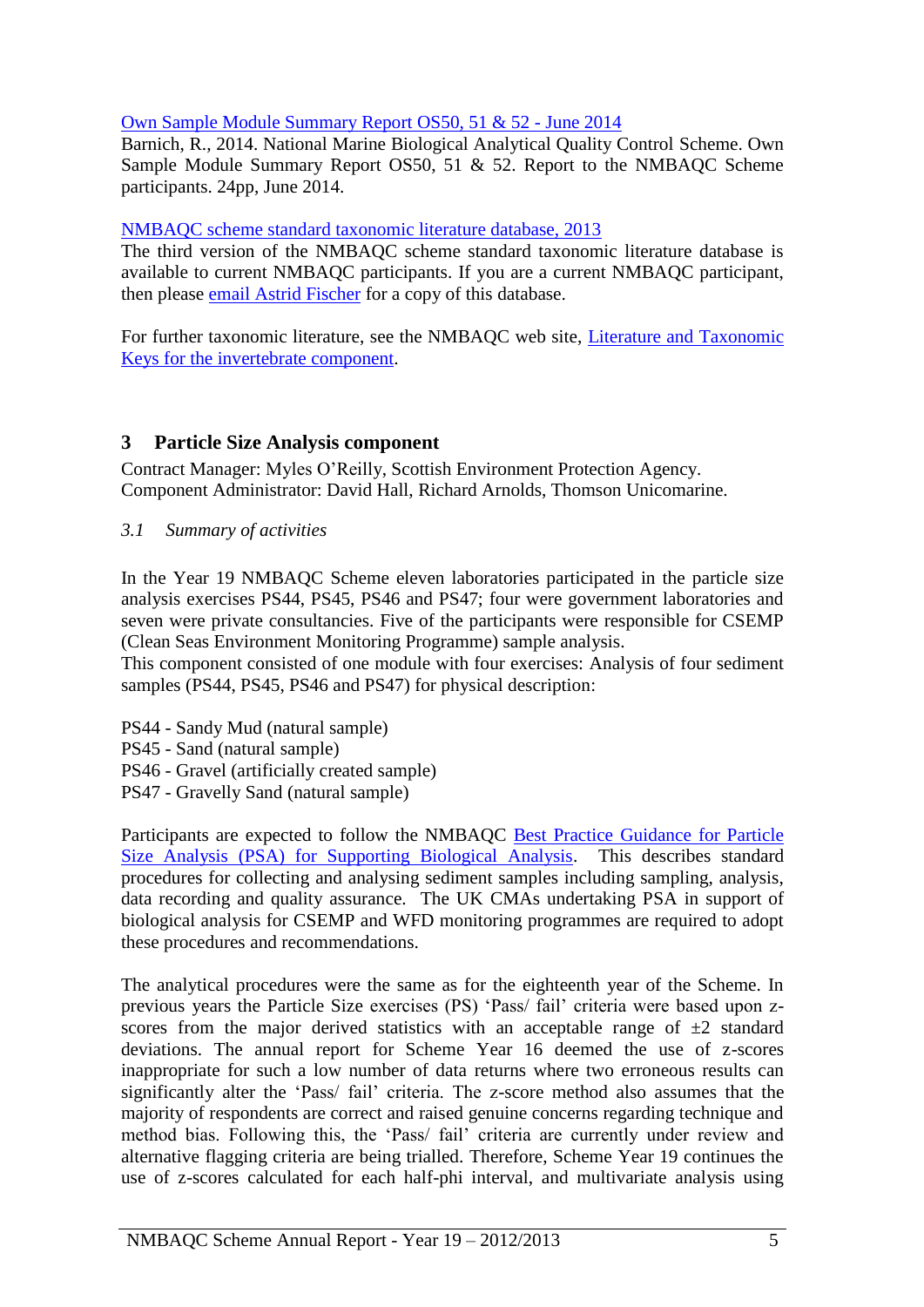Euclidean distance matrices (dendrograms and non-metric MDS plots) trialled in Scheme Year 17 and Year 18 respectively.

The variation within the ten replicate results produced for TUM in-house analysis (using the NMBAQC PSA SOP) was minimal for each of the four exercises; this is partly attributable to the use of only Malvern laser instruments and some standardised protocols, i.e. no use of chemical dispersants or hydrogen-peroxide pre-treatment. In most cases there was reasonably good agreement between participant laboratories for all four PS exercises.

### <span id="page-7-0"></span>*3.2 Summary of results*

The samples distributed as PS44 appeared, from analysis of replicates, to be good replicates with little variance. Results from participating laboratories showed a general similarity in distribution curves. Cluster analysis using Euclidean distance showed that two laboratories clustered away from the majority of laboratories. The main discrepancy in one of these particular laboratories' data was characterised by the sharp rise in the cumulative percentage curve between 7.5 and 8 phi and that it did not record phi intervals >8 phi. The other laboratory did not report any data values until phi interval 2.5, leading to a displacement of the cumulative percentage curve by 2 phi. This lab also recorded a greater percentage of silt (75.24%) compared to other laboratories (average silt component of other laboratories was 55.39%).

The samples distributed as PS45 appeared from an analysis of replicates to be good replicates with very little variance. Results from participating laboratories were generally consistent with one another. Cluster analysis shows that three laboratories were discernable from the other laboratories below the ten percent significance interval. One of the laboratories cumulative percentage curve is displaced by half a phi. The second one used alternate methods to the NMBAQC scheme standard. The cumulative percentage curve shows that they recorded slightly lower percentages between 1.0 and 3.0 phi. The final laboratory recorded lower percentages between 1.0 and 1.5 phi.

The samples distributed as PS46 appeared from an analysis of replicates to be good replicates with very little variance. Results from participating laboratories were generally consistent with one another. Cluster analysis using euclidean distance shows that one laboratory is dissimilar to all other participant results. This laboratory did not start recording data until phi interval -3.5. This is shown on the cumulative percentage curve by a displacement of one phi, causing a sharp rise between -3.5 and -3 phi. Following feedback, this anomalous result has been attributed to this particular laboratory not possessing sieve mesh sizes larger than -3.5 phi.

The samples distributed as PS47 appeared from an analysis of replicates to be generally good replicates with some variance. As with PS46, one particular laboratory did not start recording data until phi interval -3.5. This is shown on the cumulative percentage curve by a displacement of one phi, causing a sharp increase between -3.5 and -3 phi. Following feedback, this anomalous result has been attributed to this laboratory not possessing sieve mesh sizes larger than -3.5 phi. There was also a cluster group B comprising two laboratories. Both laboratories recorded a small percentage of silt (0.53% and 0.04% respectively) compared to other laboratories. This is also shown by both laboratories recording results above phi 4.0 and 4.5 respectively. This accounts for the deviation of z-scores for one of the laboratories from phi 4.0 - 12. The differences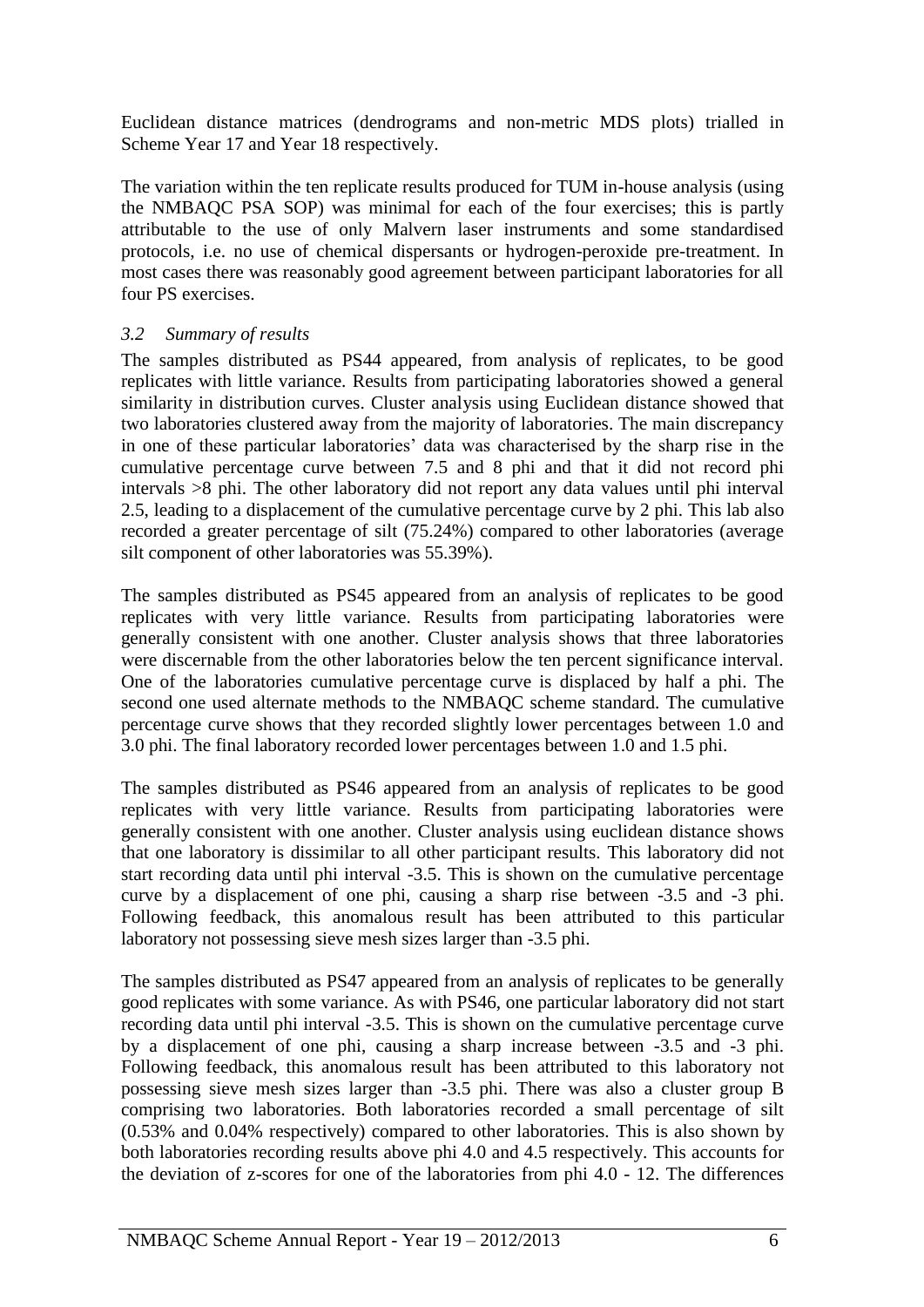shown by this laboratory could also be attributed by adhering to a slightly different methodology than the NMBAQC Scheme standard. A third cluster group C is formed of a single laboratory. This could be attributed to this laboratory recording a higher percentage of particles between phi 0.00 and 1.00 than all other laboratories. A fourth cluster group D is also formed of a single laboratory. The cumulative percentage curve shows that this laboratory has a comparatively higher percentage increase (between 0.5 and 2.5). Finally, cluster groups E (one laboratory), F (three laboratories) and G (two laboratories, and the TUM AVERAGE) have cumulative percentage curves that look very similar to one another. Cluster group E recorded a slightly lower percentage of particles between phi -3.5 and - 3 compared to other laboratories (omitting the one without the relevant sieves).

Data were provided by all eleven participating laboratories for PS44, PS45, PS46 and PS47. Participating laboratories were asked to provide the sediment description using the Folk triangle post analysis. Two laboratories failed to provide the post analysis description for PS44. For PS44, six laboratories had post-analysis sediment descriptions of Sandy Mud; two laboratories had a post-analysis description of Muddy Sand; and one laboratory of Sandy Silt. For PS45, all participating laboratories recorded the postanalysis sediment description as Sand. All post-analysis sediment descriptions for PS46 were Gravel. For PS47, seven laboratories recorded the post-analysis sediment description as Gravelly Sand; and four laboratories described the sediment as Sandy gravel.

As demonstrated in these and previous PS exercises, possible variations in equipment and methods can result in variable data. In order to eliminate as much variation as possible the NMBAQC's Best Practice Guide was devised for use in Scheme Year 17. Although most laboratories used the methods detailed in this document, a few laboratories still used in-house methodologies. All laboratories involved in CSEMP sample analysis used the NMBAQC PSA SOP for supporting biological data.

#### <span id="page-8-0"></span>*3.3 Issues and recommendations*

A number of observations may be made from the results of the exercises described above. The following is a summary of the major points of importance.

- 1. Laboratories should endeavour to report their PS results in the requested format, e.g. at half phi intervals. This would enable the direct comparison of data from all participants and simplify the creation of cumulative curve figures. The workbook designed for use in Scheme Year 18 to enable laboratories to provide data in a comparable format has been modified slightly for Year 19 to resolve any issues that have arisen. Participants should review their data prior to submission; zeros should only appear in submitted data where no material was present; dashes, '-', should appear where analysis has not been conducted.
- 2. Laboratories involved in CSEMP data submission or any samples derived from monitoring required for statutory drivers should endeavour to return data on ALL necessary components of the Scheme in the format requested. This will be required to allow the setting of performance "flags". Non-return of data will result in assignment of a "Fail" flag. For CSEMP laboratories or any statutory driver this deemed "Fail" for no submitted data is to be perceived as far worse than a participatory "Fail" flag.
- 3. Particle size exercises (PS) over the years have shown differences in the results obtained by different techniques (laser and sieve / pipette), in-house methods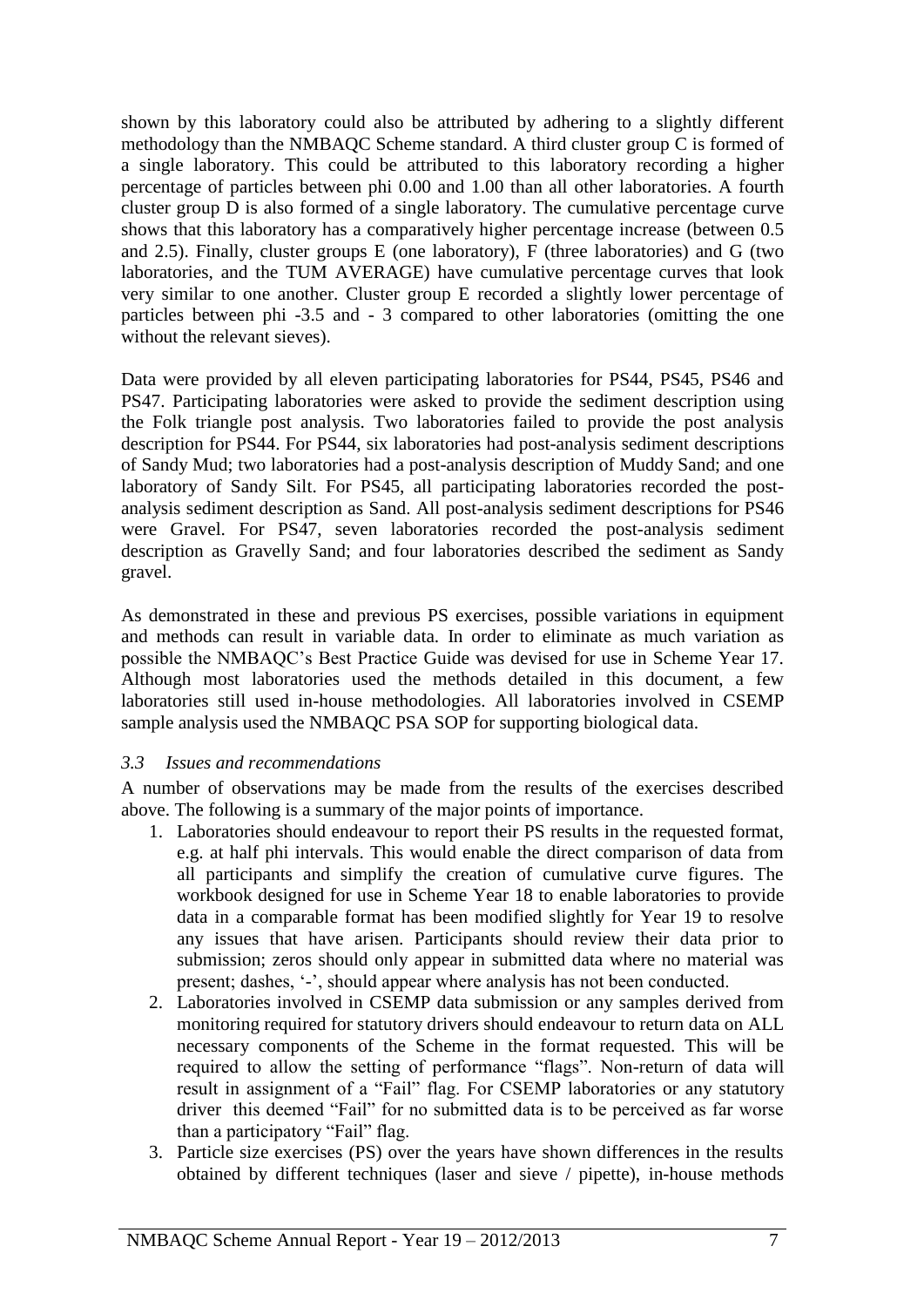(e.g. pre-treatment) and also differences between equipment (e.g. Malvern Mastersizer 2000, Mastersizer X and Coulter LS230 lasers). PS data indicates that the variance between laser and sieve results is further emphasised by certain sediments characteristics. The overall range of these variances needs to be determined if combining data sets derived from differing methods. The NMBAQC's Best Practice Guide has been developed for use in Scheme Year 17; this has helped to reduce the amount of variation between methods. It is essential that particle size data are presented with a clear description of the method of analysis and equipment used.

- 4. An improved learning structure to the Scheme through detailed individual exercise reports has been successfully implemented and was continued in this Scheme year. For the PS exercises, detailed results have been forwarded to each participating laboratory as soon possible after the exercise deadlines as practicable. Participants that submit significantly incorrect data are contacted immediately to ensure that in-house checks can be implemented to ensure future quality assurance. The PS44, PS45, PS46 and PS47 reports included the data submission sheets received from all participants as an appendix; Participants are encouraged to review their exercise reports and provide feedback concerning content and format wherever appropriate.
- 5. The current NMBAQC Scheme standards for PSA are under review. The alternative use of z-scores for each phi-interval, trialled in Scheme Year 17 appears inappropriate for such a low number of data returns where two erroneous results can significantly alter the pass/fail criteria. For example, this can occur if laboratories do not have the representative sieves to analyse the whole range of sediment fractions. The z-score method also assumes that the majority of respondents are correct and raised genuine concerns regarding technique and method bias. Scheme Year 19 (2012/13) follows Year 18 in that z-score analysis was run alongside cluster analysis using Euclidean distance matrices.

#### <span id="page-9-0"></span>*3.4 Reports*

#### [PSA Component Annual Report, Year 19 \(2012/13\)](http://www.nmbaqcs.org/scheme-components/particle-size-analysis/reports/yr19-psa-annual-report.aspx)

Proctor, A., 2013. Particle Size component - Report from the contractor. Scheme Operation - Year 19 - 2012/13. A report to the NMBAQC Scheme participants. 13pp, August 2013.

#### [PS47 May 2013](http://www.nmbaqcs.org/scheme-components/particle-size-analysis/reports/ps47.aspx)

Procter, A., and Hussey, S., 2013. National Marine Biological Analytical Quality Control Scheme. Particle Size Results: PS47. Report to the NMBAQC Scheme participants. Thomson Unicomarine Report NMBAQCps47, 29pp, May 2013.

#### [PS46 May 2013](http://www.nmbaqcs.org/scheme-components/particle-size-analysis/reports/ps46.aspx)

Procter, A., and Hussey, S., 2013. National Marine Biological Analytical Quality Control Scheme. Particle Size Results: PS46. Report to the NMBAQC Scheme participants. Thomson Unicomarine Report NMBAQCps46, 28pp, May 2013.

#### [PS45 January 2013](http://www.nmbaqcs.org/scheme-components/particle-size-analysis/reports/ps45.aspx)

Finbow, L.A., Procter, A, Hussey, S, and Arnold, R., 2013. National Marine Biological Analytical Quality Control Scheme. Particle Size Results: PS45. Report to the NMBAQC Scheme participants. Thomson Unicomarine Report NMBAQCps43, 28pp, January 2013.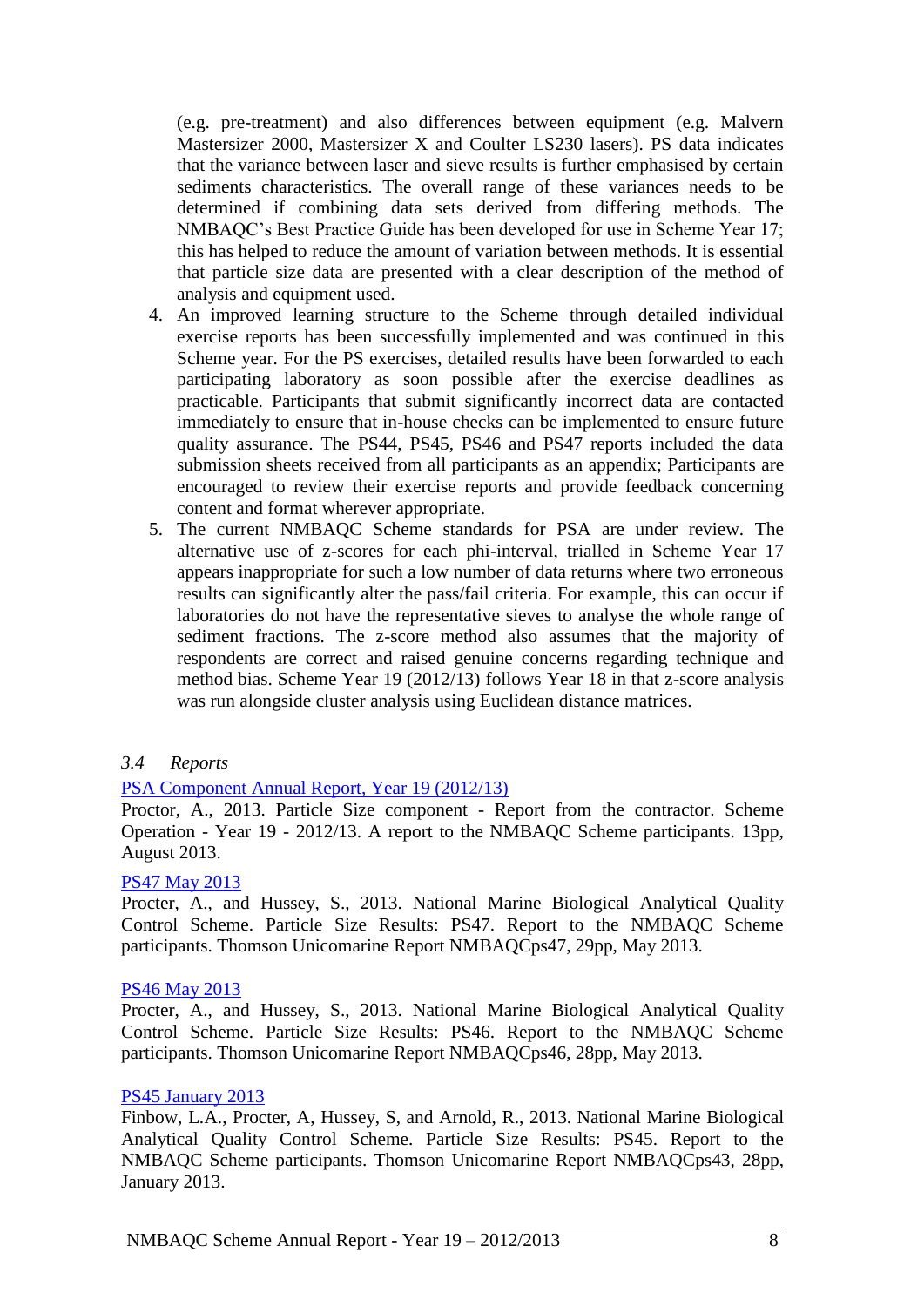#### [PS44 January 2013](http://www.nmbaqcs.org/scheme-components/particle-size-analysis/reports/ps44.aspx)

Finbow, L.A., Procter, A, Hussey, S, and Arnold, R., 2013. National Marine Biological Analytical Quality Control Scheme. Particle Size Results: PS44. Report to the NMBAQC Scheme participants. Thomson Unicomarine Report NMBAQCps43, 26pp, January 2013.

### <span id="page-10-0"></span>**4 Fish component**

Contract Manager: Myles O'Reilly, Scottish Environment Protection Agency. Component Administrator: David Hall, Richard Arnold, Thomson Unicomarine.

#### <span id="page-10-1"></span>*4.1 Summary of activities*

The Fish component consisted of two modules, each with a single exercise:

- Fish Reverse Ring Test module (F\_RRT). Re-identification of a set of fifteen fish specimens supplied by each of the participating laboratories
- Fish Ring Test module (F\_RT). Identification of one set of fifteen fish specimens circulated by the scheme contractor

The analytical procedures of both modules were the same as for the eighteenth year of the Scheme. The results for each of the Scheme exercises are presented and discussed. Fish Reverse Ring Test (F\_RRT04): The identification of a set of fifteen fish species selected and supplied by the participating laboratories was relatively accurate (17 errors for 325 specimens submitted). The majority of specimens were collected by fish teams during their 2012 autumn monitoring surveys. One recurring error that was highlighted by this exercise concerned the identification of the Grey Mullets with four individuals incorrectly identified. Other recurring errors included Wrasses, Dragonets and Gobies (several species). However, there were differences in the approach to this exercise by the individual laboratories; some laboratories used this as a test for confirming voucher specimens whilst others sought a means of having uncertain or unknowns identified making it difficult to directly compare results.

Fish Ring Test (F\_RT06): Fifteen fish specimens were distributed by Thomson Unicomarine Ltd. This fish ring test produced good agreement between the identifications made by the participating laboratories and those made by Thomson Unicomarine Ltd. On average each laboratory recorded 1.05 generic differences and 1.90 specific differences.

#### <span id="page-10-2"></span>*4.2 Summary of results*

In total twenty-four laboratories / fish teams subscribed to F\_RRT04, with twenty-two laboratories returning specimens for verification. Three laboratories submitted data and specimens after the submission deadline (LB1937, LB1941 and LB1942). Three laboratories submitted less than the specified number of taxa (LB1938, LB1949 and LB1953). In total three hundred and twenty five fish samples were submitted for verification.

In the majority of instances, identifications made by Thomson Unicomarine Ltd. were in agreement with those made by the participating laboratories with seventeen errors occurring from a potential three hundred and twenty five. The Grey Mullets (*Liza*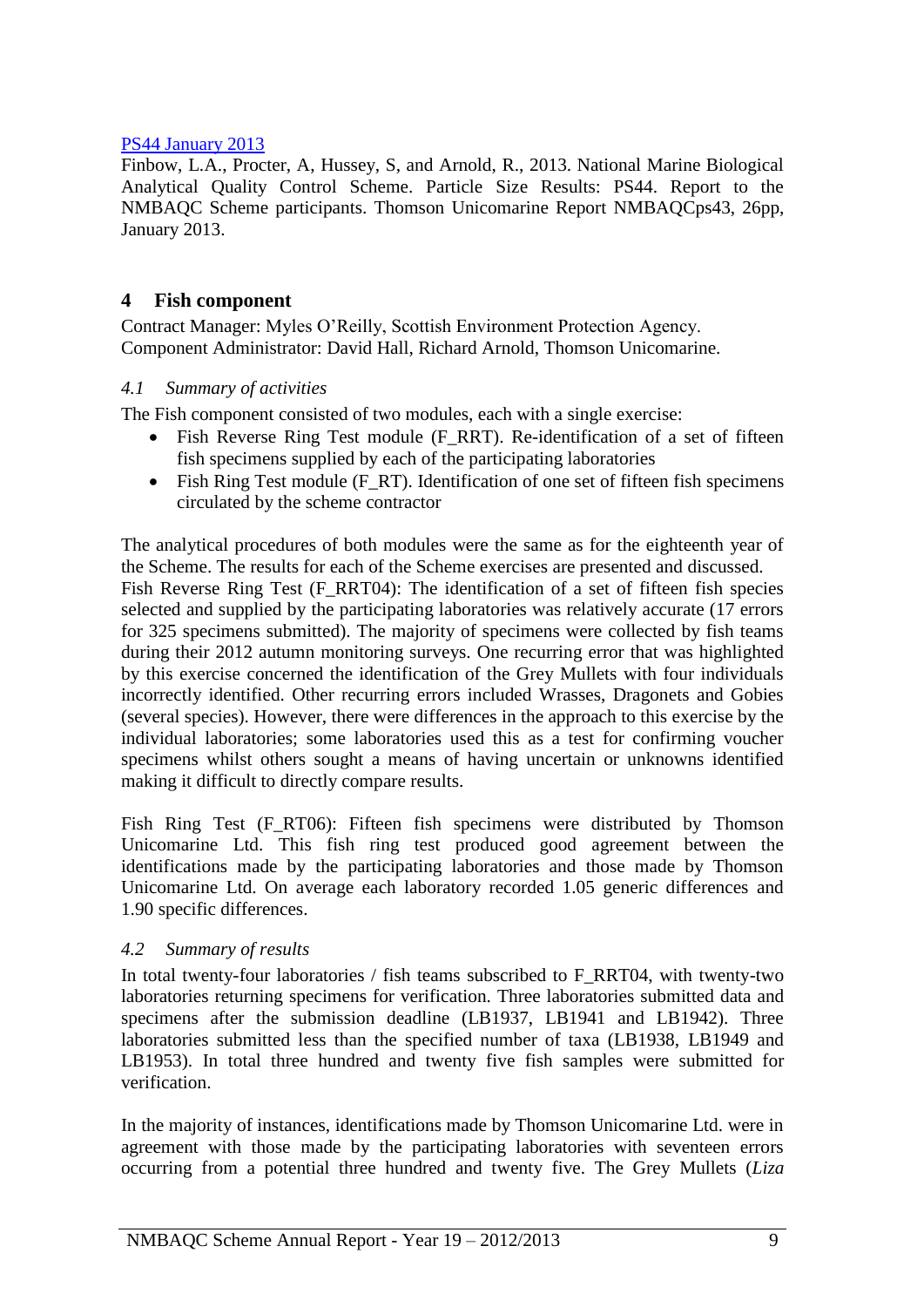*aurata*; *Chelon labrosus* and *Liza ramada*), caused the most identification errors, with four of the twenty specimens sent by participating laboratories identified incorrectly (LB1938, LB1940 and LB1952 (2 specimens)). Gobies were the next taxonomic group that were incorrectly identified (*Pomatoschistus microps, P. minutus* and *Gobius niger*). Similar errors were noted in the previous report F\_RRT03. There were also discrepancies for Corkwing Wrasse (*Symphodus melops*) and Common Dragonets (*Callionymus lyra*). Potentially difficult taxa could be specifically targeted in future fish ring tests (F\_RT exercises) to quantify and resolve problems via the circulation of standardised specimens.

For F\_RT06 fifteen fish specimens were circulated to eighteen participating laboratories. As with previous Scheme years, participating laboratories were permitted to supply multiple data entries for each exercise to maximise results and enhance the training aspect of this module. Other aspects of the circulation, in particular the method of scoring results, were the same as for previous circulations. Thirteen of the fifteen specimens were either discarded or retained by the participant laboratories for incorporation into their in-house reference collections or training material. The two preserved specimens (specimen 06; Common Dab (*Limanda limanda*) and specimen 14; Scaldfish (*Arnoglossus laterna*) were requested to be returned to Thomson Unicomarine by 1st October 2013. Eighteen laboratories out of nineteen returned data for this exercise, with twenty one individual data sets in total via multiple data submissions.

F\_RT06 contained fifteen fish specimens. The agreement at the generic level was good; twenty-two errors (from a potential three hundred and fifteen) were recorded from the twenty-one data sets received via the eighteen participating laboratories. Agreement at the specific level was also good; forty errors were recorded. The majority of participating laboratories correctly identified each of the specimens. Only a few of the taxa were responsible for the majority of differences and these are described briefly below.

#### <span id="page-11-0"></span>*4.3 Fish Issues*

For the Ring Test F\_RT06 the majority of the generic differences were recorded from Blicca bjoerkna and *Arnoglossus laterna* whereas the majority of specific differences recorded were from *Ammodytes marinus*, with thirteen laboratories recording it as *Ammodytes tobianus*.

Four of the fifteen circulated specimens were correctly identified by all participating laboratories (*Sprattus sprattus, Osmerus eperlanus, Rutilus rutilus* and *Dicentrarchus labrax*). Specimen FRT0603 was also recorded as being correctly identified by all participating laboratories despite not all specimens being re-checked. A mixture of two *Scomber* species had inadvertently been circulated instead of one species as intended. As some specimens had been identified and discarded by participants before this mistake had been realised then any identification as *Scomber* was accepted as not all specimens could be re-checked.. Further details and analysis of results can be found in the Fish Ring Test Bulletins.

Several participants mis-identified species that are perceived to be common and should be readily identifiable (*eg. Limanda limanda* and *Lampetra fluviatilis*). The most common error was for the lesser sandeel (*Ammodytes marinus*). Deterioration of ring test material may also have contributed to some mis-identifications; reasons for this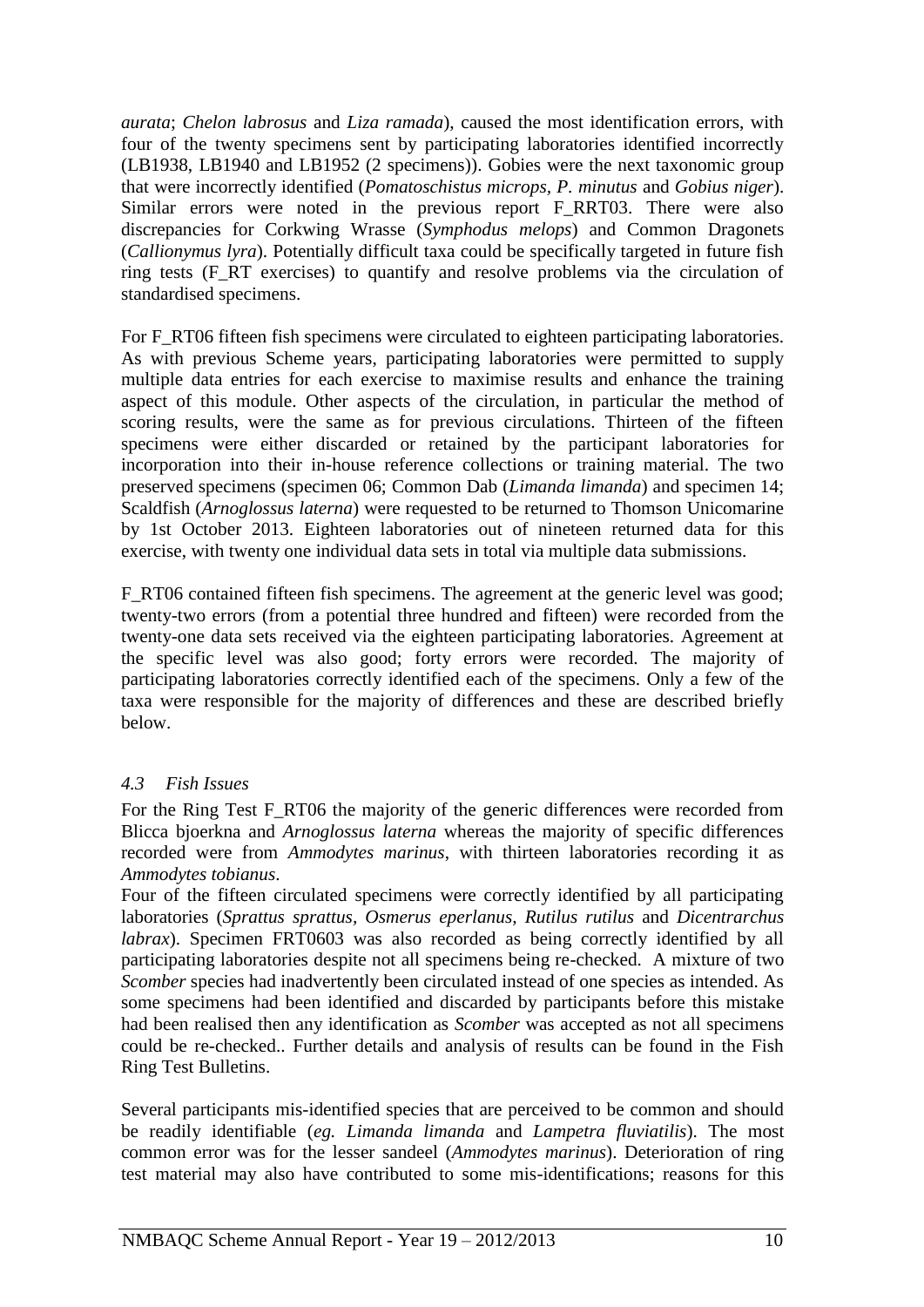include fin damage due to repeated examination which could produce inaccurate fin ray counts. Some of the specimens arrived in a deteriorated condition after being in transit. It must be noted that the vast majority of participants would normally encounter frozen or fixed fish specimens and these results do not necessarily reflect identification accuracy in routine fish monitoring surveys.

The F\_RT06 results were comparable with those from the five previous exercises RT28 (F\_RT01), RT31 (F\_RT02), RT33 (F\_RT03), F\_RT04 and F\_RT05 with a high level of agreement between participating laboratories for the majority of distributed species. The F<sub>RT</sub> component is considered to provide a valuable training mechanism and be an indicator of problematic groups and possible areas for further targeted exercises or inclusion at taxonomic workshops. Multiple data entries from some laboratories and the inclusion of images in the ring test bulletins (RTB) have further emphasised the learning aspect of these exercises. F\_RT06 indicated that the majority of laboratories are using the same literature to identify most specimens; Wheeler 1969, Wheeler 1978 and Maitland & Herdson 2009. However, several of the participating laboratories did not provide information as to the literature used for identification.

#### <span id="page-12-0"></span>*4.4 Reports*

#### [Fish Component Annual Report, Year 19 \(2012/13\)](http://www.nmbaqcs.org/scheme-components/fish/reports/year-19-annual-report-fish.aspx)

Hussey, S., 2013. Fish component - Report from the contractor. Scheme Operation - Year 19 - 2012/13. A report to the NMBAQC Scheme co-ordinating committee. 16pp, September 2013.

#### [FRT 06 July 2013](http://www.nmbaqcs.org/scheme-components/fish/reports/frt_06.aspx)

Hussey, S., 2013. National Marine Biological Analytical Quality Control Scheme. Fish Ring Test Bulletin: FRT#06. Report to the NMBAQC Scheme participants. Thomson Unicomarine Report NMBAQCfrtb#06, 19pp, July 2013.

#### RRT 04 - [July 2013](http://www.nmbaqcs.org/scheme-components/fish/reports/frrt04-final.aspx)

Hussey,S., 2013. National Marine Biological Analytical Quality Control Scheme. Fish Reverse Ring Test: FRRT04. Final report to the NMBAQC Scheme participants. Thomson Unicomarine Report NMBAQC FRRT04, 19pp, July 2013.

#### <span id="page-12-1"></span>**5 Phytoplankton component**

Scheme Administrator: Joe Silke, Marine Institute, Republic of Ireland. Registration and fee collecting arranged through BEQUALM Website (based at CEFAS Lab, Lowestoft).

#### <span id="page-12-2"></span>*5.1 Summary of activities*

54 Analysts from 29 laboratories from around the world took part in this intercomparison. 51 analysts and 28 laboratories returned results. This year, there are laboratories from Australia and North Africa taking part in this exercise for the first time. There are also two laboratories from South America.

- The bulk (24 laboratories) comes from across Europe: Ireland (4), Northern Ireland (1), Scotland (3), England (7), Netherlands (2), Sweden (2), Spain (4) and Greece (1).
- There were five species of interest in this intercomparison exercise. These were: *Dinophysis acuminate* Ehrenberg, *Phalacroma rotundatum* (Claparéde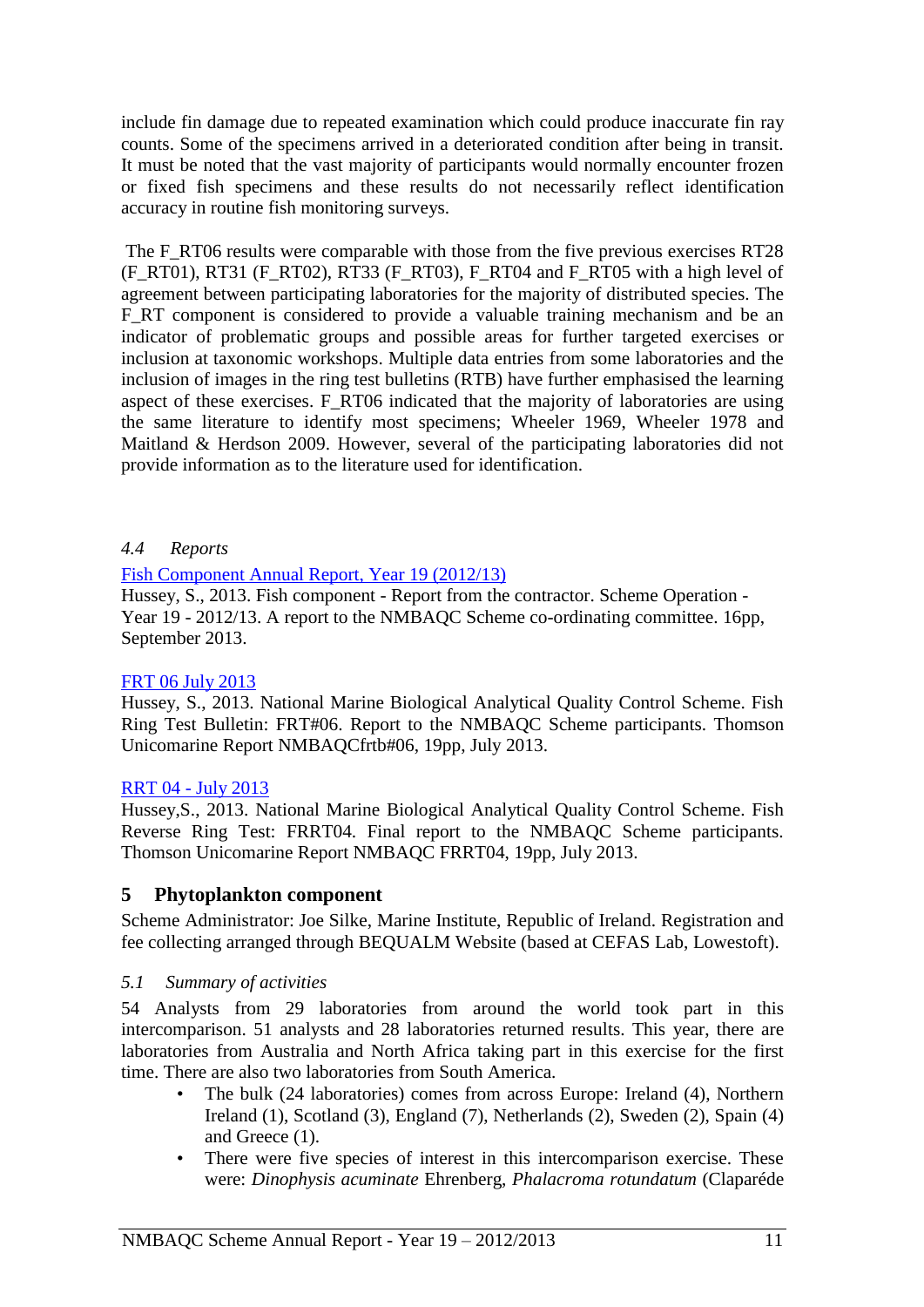& Lachmann) Kofoid & Michener, *Lingulodiniun polyedrum* (Stein) Dodge, *Karenia selliformis* A.J.Haywood, K.A.Steidinger & L.MacKenzie and *Coolia monotis* Meunier.

- The statement of performance certificate, Z-score and identification only takes into account three counts: *D.acuminata, L.polyedrum* and *K.selliformis*.
- The other two counts are not used in the final statement for the reasons outlined here: *C.monotis* is not considered a toxic producing alga and analysts were asked to count only toxic and harmful species in the samples. *P.rotundatum* counts cannot be used because the cell density of this species was found at the limit of detection of the method of 1 cell in 25ml, so we cannot ascertain that all samples contained at least one cell.
- There were other toxic and harmful species found in the samples but these are not considered in this report as these were at very low cell densities and not possibly found in all samples.

#### <span id="page-13-0"></span>*5.2 Summary of results*

The descriptive statistics for each count using the Anderson-Darling Normality test suggests that the data follows a normal distribution for most counts once outliers are taken out. The Individual charts and Z-scores suggest most analysts performed within the 2 standard deviation of the mean/median of the other analyst's results.

- The median was used to calculate the confidence intervals of the *L.polyedrum* and *Karenia* counts and the mean was used for the D*.acuminata, C.monotis* and *P.rotundatum*. The Z-scores were calculated using these numbers.
- *D.acuminata* and *L.polyedrum* were the easiest species to identify by the analysts and the identification should be correct to species level in this case. *C.monotis* and *K.selliformis* were the most difficult species to identify in the samples. In the case of *Karenia* identification to species level is very difficult so identification to genus is sufficient for a correct answer. This is also the case for *C.monotis*, which should be identified to genus level only.
- While *C.monotis* is not a toxic organism, the *Coolia* genus includes toxic species, so analysts should probably have used the precautionary principle in this case and identify to genus only and count the cells in the samples. Those which decided not to count these species in the sample based on the non-toxic status of *C.monotis* and using light microscopy for their reliable identification tended to over-identify.
- A reliability qualitative measure calculated for the method indicates that the method, in 2012, is more sensitive (93%) than specific (65%) and its efficiency based in the data is 86%. The false positive rate is higher (35%) than the false negative rates (7%) indicating that we are more likely to mis-identify a non-toxic species than the other way around.
- Most analysts performed above the 80% mark for the 'Ocean Teacher' Bequalm Hab quiz exercise. Questions 5 to 10 were nearly perfectly answered by all analysts. Q2 was dropped from the exercise due to the uncertainty regarding its correct answer. The worst answered questions were 4 and 12.

#### <span id="page-13-1"></span>*5.3 Reports*

[Phytoplankton Enumeration And Identification Ring Test, 2012](http://www.nmbaqcs.org/reports/phyto-report-jan-2013.aspx)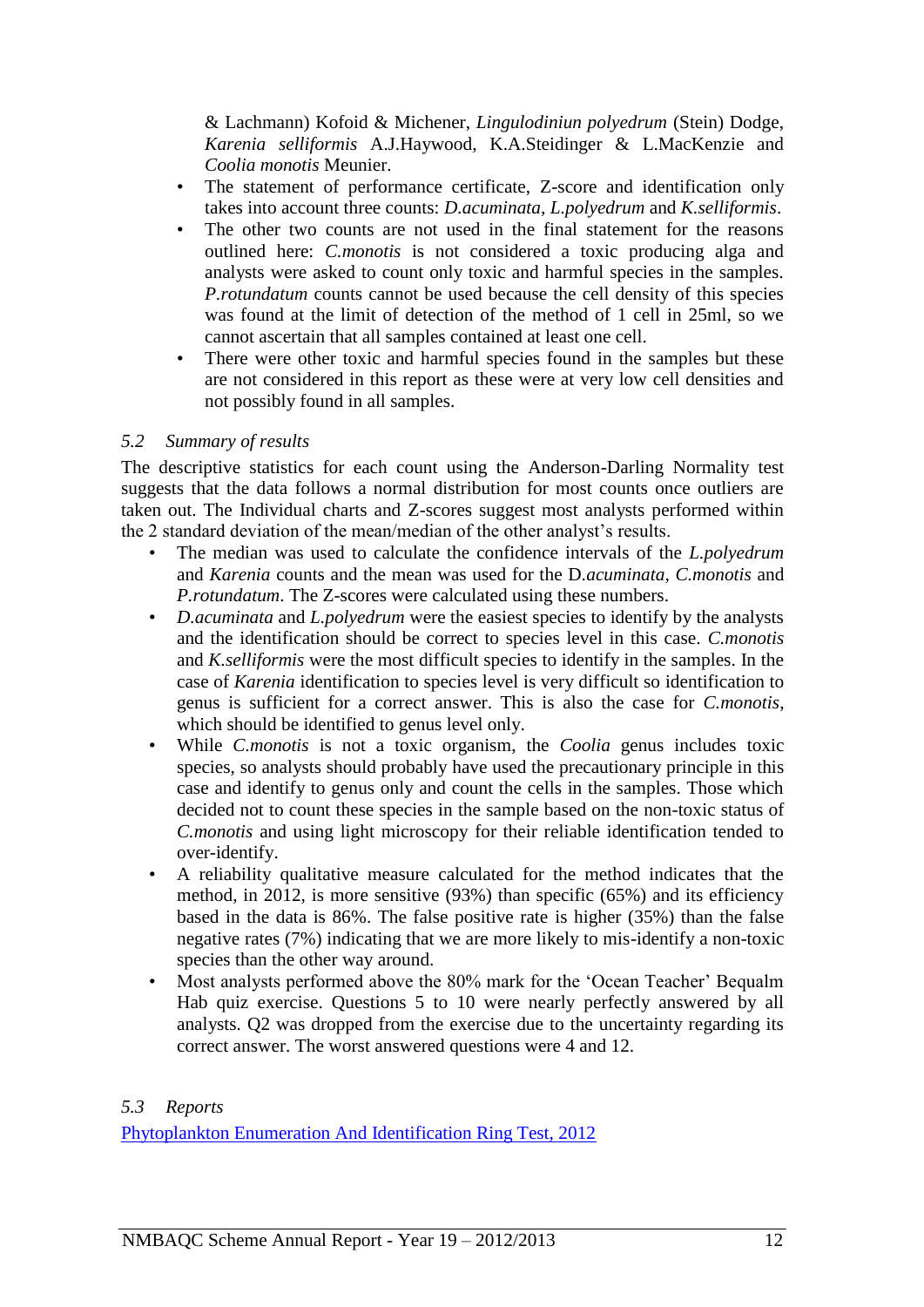Salas, R.G., Larsen, J., 2012. BEQUALM Phytoplankton proficiency test in the abundance and composition of marine microalgae 2012 report. PHY-ICN-12-MI1 VR 2.0. 54pp.

## <span id="page-14-0"></span>**6 Macroalgae component**

Contract Manager: Clare Scanlan, Scottish Environment Protection Agency. Component Administrator: Emma Wells, Wells Marine.

#### <span id="page-14-1"></span>*6.1 Summary of activities*

This report presents the findings of the macroalgae/seagrass component for the fourth year of operation within the National Marine Biological Analytical Quality Control (NMBAQC) Scheme. This component consisted of one macroalgae and one seagrass exercise which was subsequently split into National Marine Biological Analytical Quality Control – Macroalgae and Seagrass % Cover Component OMC RT04 (2013) three alternative means of assessment which may be considered as separate modules from which laboratories could complete one or more module.

The analytical procedures of the exercise remained consistent with previous rounds of the scheme (OMC RT01 – RT03). The results for the exercise are presented and discussed with comments provided on the overall participant performance.

Two sets of fifteen quadrat photographs consisting of various % covers of opportunist macroalgae and seagrass were used for the exercise. These sets of photographs were duplicated to produce the three separate modules incorporating the different assessment methods utilised by the various participating laboratories. The set of quadrat photos differed by the use of grid squares of varying quantities; open quadrat, 10 x 10 square grid and 5 x 5 square grid. Each photo represented natural levels of opportunist macroalgae and seagrass cover.

Results for % cover of both opportunist macroalgae and seagrass varied between participants and between the different methods used. A number of results deviated from the sample mean and from the % cover as calculated by image analysis. However deviation from the latter was more noticeable. There was a much higher range of results submitted for seagrass which appears to be more difficult to estimate % cover and may be attributed, in part, to its patchy nature. Although there was a slight preference for using method B (10 x 10 square grid) for the macroalgae this was not apparent with the seagrass. It was also noticed that method B for both macroalgae and seagrass resulted in the greatest number of 'Fails' due to overestimation of % cover.

#### <span id="page-14-2"></span>*6.2 Summary of results*

- 1. There is evidently still a high degree of error between tests as well as between participants and this may prompt the need for a specific workshop whereby methods may be discussed and possibly % cover estimations compared in the field. It is not possible from the current ring test to conclude which % cover estimation method provides the most accurate results, however it is evident through the number of participants that a 9 x 9 crosshair quadrat, which splits the quadrat into 100 squares, is the most favoured method for macroalgae and for seagrass is an open quadrat, which allowed the analyst to estimate the percent cover in a  $0.25 \text{m}^2$  quadrat without visual obstruction or assistance from gridlines.
- 2. The image analysis method used during RT04 is considered more objective than skilled eye estimation and likely to produce a more accurate results, RT04 also incorporated ground truthing to pick up subtleties of variations in cover within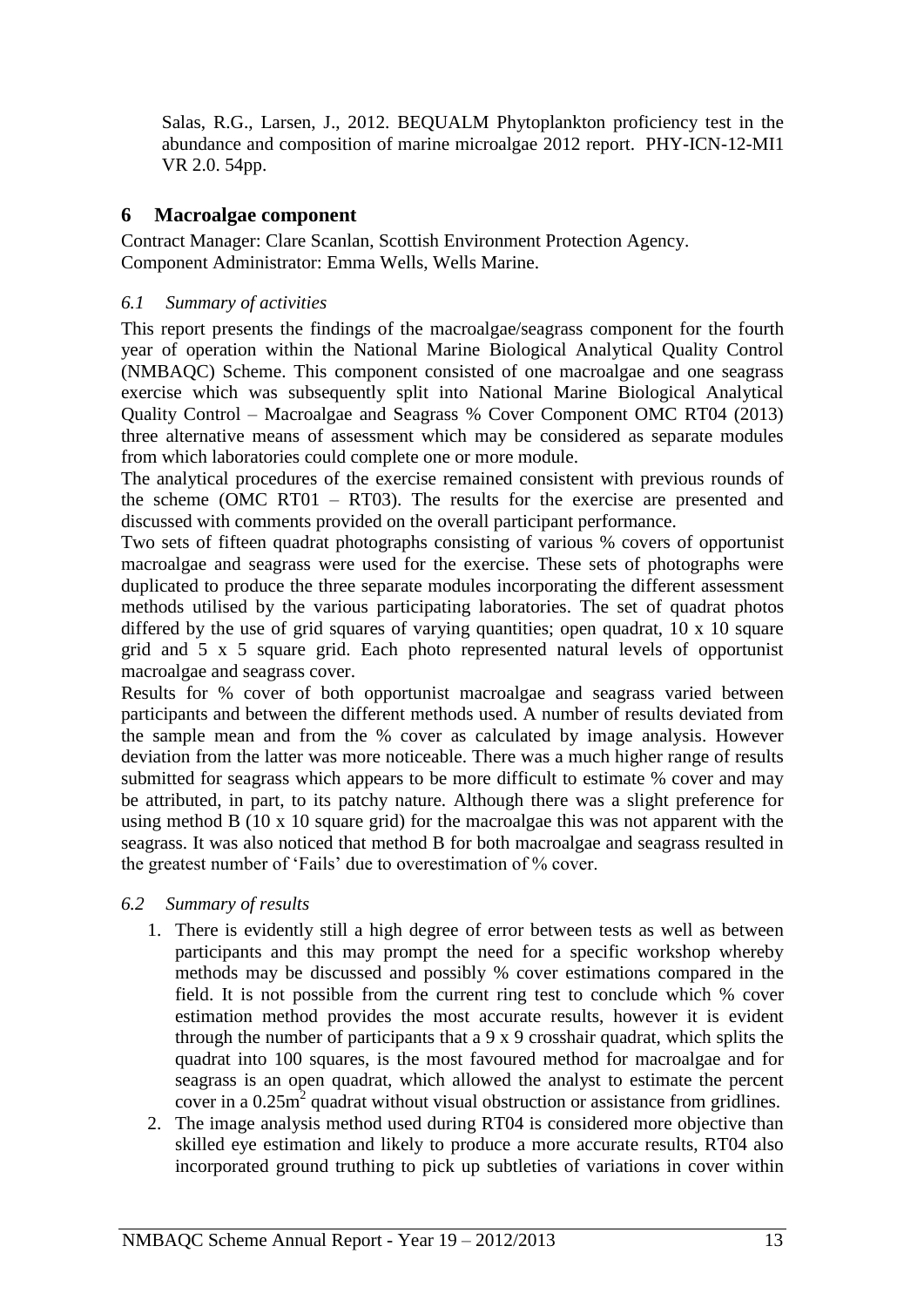the defined affected area. However, this method is still under development and will continue to undergo improvements prior to the next round of tests. Despite this round incorporating a fully classified and ground truthed image analysis method with more accurate results it is recommended at this time that participants should use the Z-scores derived from comparisons with the mean if they are required for internal quality reports.

- 3. During this fourth cycle of the macroalgae % cover exercise all participating submitted results within the designated timescale. All laboratories should continue to submit results within the requested deadlines as detailed at the beginning of the exercise. In subsequent years reminders will continue to be distributed prior to the completion of the exercise.
- 4. There are still some issues over the timing of the test and there are suggestions that the time allowed for completion of the test should be extended to accommodate increased workloads. Although this is still the most appropriate time of year to complete the tests, a longer time scale within which to complete the exercises would allow more laboratories to complete all three methodologies for both the seagrass and macroalgae. Consideration will be given to extending the time period to six weeks to ensure ample time for completion.
- 5. It is accepted that during field sampling it may be possible to estimate % cover of opportunist algae with a higher degree of accuracy. The nature of the photographs can produce difficulties when assessing the density of the algae and the presence of some shadows and the grids can hinder this further. In subsequent test consideration will still remain over the collection and selection of photographs for the exercise. However, it is to be noted that many seagrass beds remain waterlogged regardless of tidal height. It is equally accepted that sometimes it is difficult to accurately count algal cover when obscured under cross hairs, this would not be an issue in the field, but cannot be prevented within the test, therefore it remains important to include the open quadrat test method for a full view of the quadrat. Thought will be given to making the grid lines sharper or thinner. There was no comment this year over the range of % covers included in the test so it is assumed that these were more acceptable.
- 6. This year there was good approval on the current methods of estimation used and the descriptions provided, therefore no further methods will be considered at this time for future tests. The methods that are currently included within the ring test were those considered to be most frequently used. It is agreed that where laboratories use alternative methods such as subtidal quadrat % cover estimations these methods may not accurately represent their commonly used procedures. However, by completing all three methods for both seagrass and macroalgae it is still possible to compare results with other laboratories in order gauge the level of accuracy.
- 7. As many laboratories take quadrat photos whilst estimating % cover for in house quality control, it has been suggested that a reverse ring test could be included in the % cover component. This would enable laboratories to submit their own quadrat photos for analysis. This still remains to be discussed for inclusion in future ring tests.

<span id="page-15-0"></span>*6.3 Taxonomic literature & reports* [RM RT07 Final report April 2013](http://www.nmbaqcs.org/scheme-components/macroalgae/reports/rm-rt07-final-report.aspx)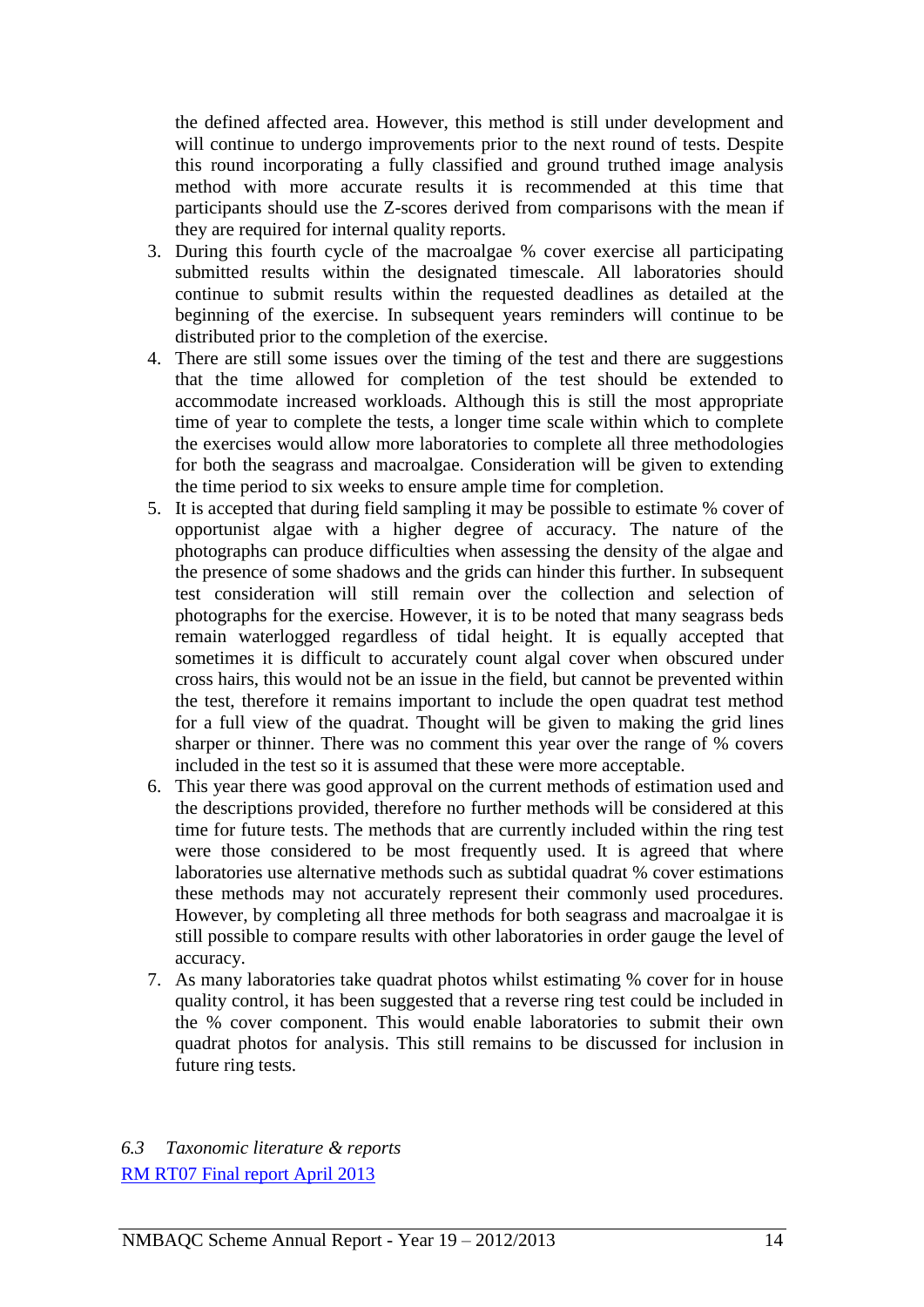Wells, E., 2013. National Marine Biological Analytical Quality Control Scheme-Macroalgae Identification Component Report -RM RT07 2013 Year 19. Report to the NMBAQC Scheme participants. Wells Marine Surveys.

### [OMC Seagrass RT04 Results Bulletin year April 2013](http://www.nmbaqcs.org/scheme-components/macroalgae/reports/omc-rt04-final-report.aspx)

Wells, E., 2013. National Marine Biological Analytical Quality Control Scheme-Macroalgae and Seagrass % Cover Component Report - MC RT04 2013. Report to the NMBAQC Scheme participants. Wells Marine Surveys.

### [OMB RT04 Final Report April 2013](http://www.nmbaqcs.org/scheme-components/macroalgae/reports/omb-rt04-final-report.aspx)

Wells, E., 2013. National Marine Biological Analytical Quality Control Scheme-Macroalgae Biomass Component Report -OMB RT04 2013. Report to the NMBAQC Scheme participants. Wells Marine Surveys.

A new publication for 2012/2013 was Brown, H. & Wilkinson, M. 2012. *[Pictures to](http://www.nmbaqcs.org/scheme-components/macroalgae/reports/fucus-guide.aspx)  [help with identification of Fucus species from the British Isles](http://www.nmbaqcs.org/scheme-components/macroalgae/reports/fucus-guide.aspx)*.

## <span id="page-16-0"></span>**7 Epibiota component**

Component Administrator: Gavin McNeill, AFBI.

No further activities were undertaken in Year 19 due to time constraints within the committee and a changeover of the Technical Secretary. However, it was decided this would be an item that would be developed further in Year 20 with a Best Practice Guide for the Epibiota component due to be developed.

## <span id="page-16-1"></span>**8 Zooplankton component**

Component Administrator: Astrid Fischer, SAHFOS.

#### <span id="page-16-2"></span>*8.1 Summary of activities*

The National Marine Biological Analytical Quality Control (NMBAQC) and the Sir Alister Hardy Foundation for Ocean Science (SAHFOS, http://www.sahfos.ac.uk) are considering developing a quality control scheme for the analysis of zooplankton samples. The NMBAQC scheme provides a source of external Quality Assurance (QA) for laboratories engaged in the production of marine biological data. Currently there is no quality assurance scheme for zooplankton analysis.

SAHFOS is a world leader in plankton research and has a unique plankton data set stretching over 80 years which has been collected using the Continuous Plankton Recorder (CPR). SAHFOS has global zooplankton identification expertise from the major oceans.

In January 2013 NMBAQC on behalf of SAHFOS sent out a questionnaire to international zooplankton laboratories to gauge the interest in such a scheme component.

#### <span id="page-16-3"></span>*8.2 Summary of results*

From the received responses to the questionnaire it appears that there is a general interest in quality assurance (QA) for zooplankton analysis, providing it is in the right format. The recommendation is for a QA standard to be set up for the identification of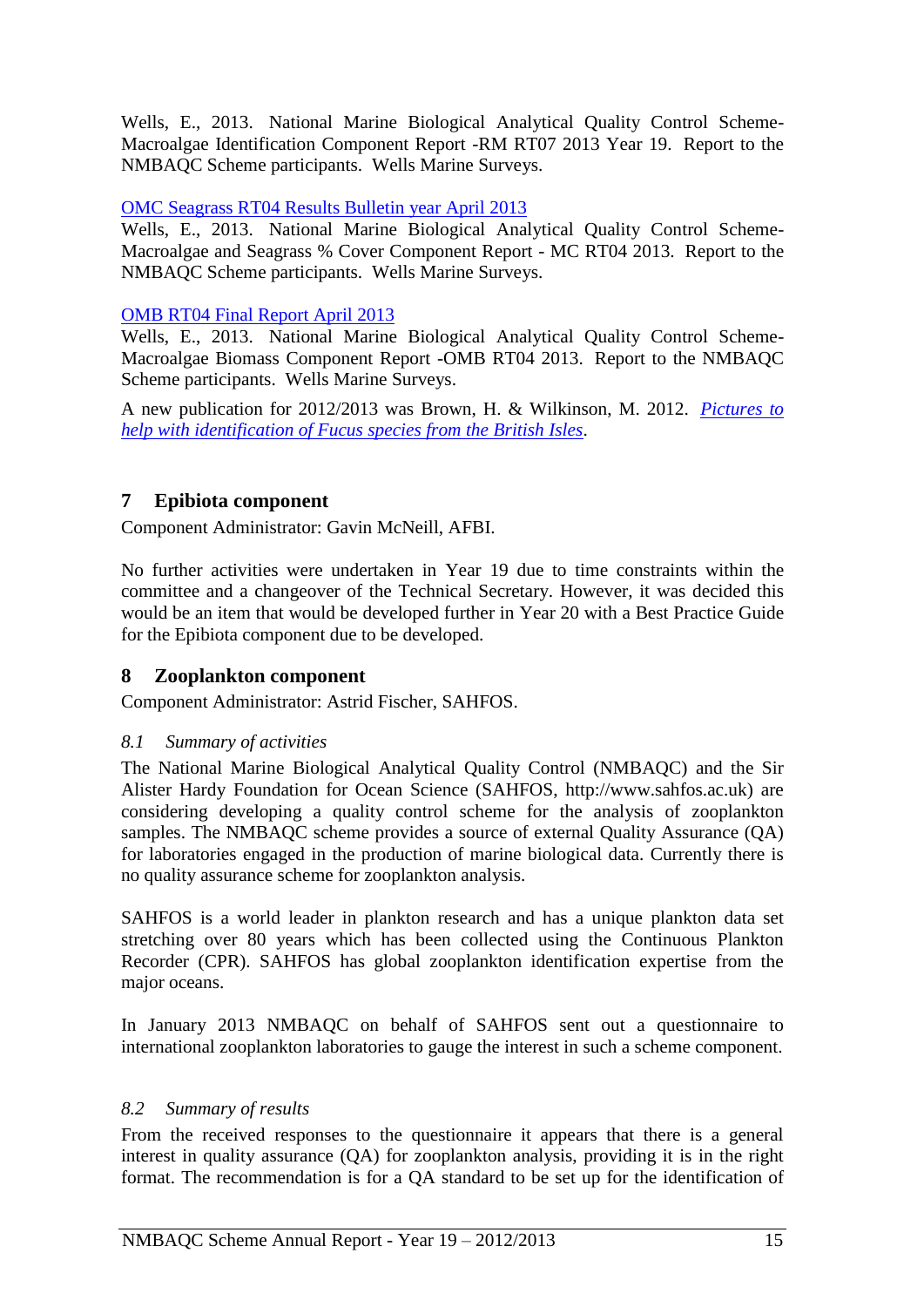general zooplankton in the various regions. We recommend that this standard should be in the form of an NMBAQC ring test, similar to the phytoplankton component, to ensure the quality and consistency of zooplankton data collected in the UK which is now integral to work carried out for many European directives such as the Water Framework, Habitats and Marine Strategy Framework Directives.

As most zooplankton research being carried out is very area dependent, the test should be divided in geographical areas of interest to participants. The test could be in the form of a series of images per species, much the same as the HELCOM Ring test for the Baltic area. Alternatively, an Own Sample submission process, similar to the benthic invertebrate component could be an option.

The way forward is to organise an international workshop, possibly in conjunction with the ICES Working Group on Zooplankton Ecology, so that the whole zooplankton community can contribute to developing best practice guidance for zooplankton analysis procedures and to discuss the development of a zooplankton ring-test as a form of external quality control.

#### <span id="page-17-0"></span>*8.3 Taxonomic literature*

There is no current NMBAQC literature database for the zooplankton component. However, some relevant starting points may be:

[ICES Plankton Identification Leaflets, 1939-2001 \(Including Fiches d'ldentijication du](http://www.ices.dk/sites/pub/Publication%20Reports/Plankton%20leaflets/INDEX.PDF)  [Zooplancton and ICES Identijication Leaflets for Plankton, 1-187, and Fiches](http://www.ices.dk/sites/pub/Publication%20Reports/Plankton%20leaflets/INDEX.PDF)  [d'ldentijication des Oeufs et Larves de Poissons, 1-6\)](http://www.ices.dk/sites/pub/Publication%20Reports/Plankton%20leaflets/INDEX.PDF)

Boltovskoy, D., Ed. (1999). South Atlantic Zooplankton. Vol. 1 & 2. Leiden, the Netherlands, Backhuys Publishers., a summary online version can be found here: [http://species-identification.org/species.php?species\\_group=zsao&menuentry=inleiding](http://species-identification.org/species.php?species_group=zsao&menuentry=inleiding)

Faune de France books- in French but with good illustrations. Includes books with information on echinoderms, polychaetes, pycnogonids, amphipods, molluscs, copepods, decapods and bryozoans. See the section 'Invertébrés divers' on <http://www.faunedefrance.org/BibliothequeVirtuelleNumerique>

<http://copepodes.obs-banyuls.fr/en/> which is an excellent site for identification of copepods.

Zooplankton Identification Manual for North European Seas (ZIMNES), <http://192.171.193.133/index.php>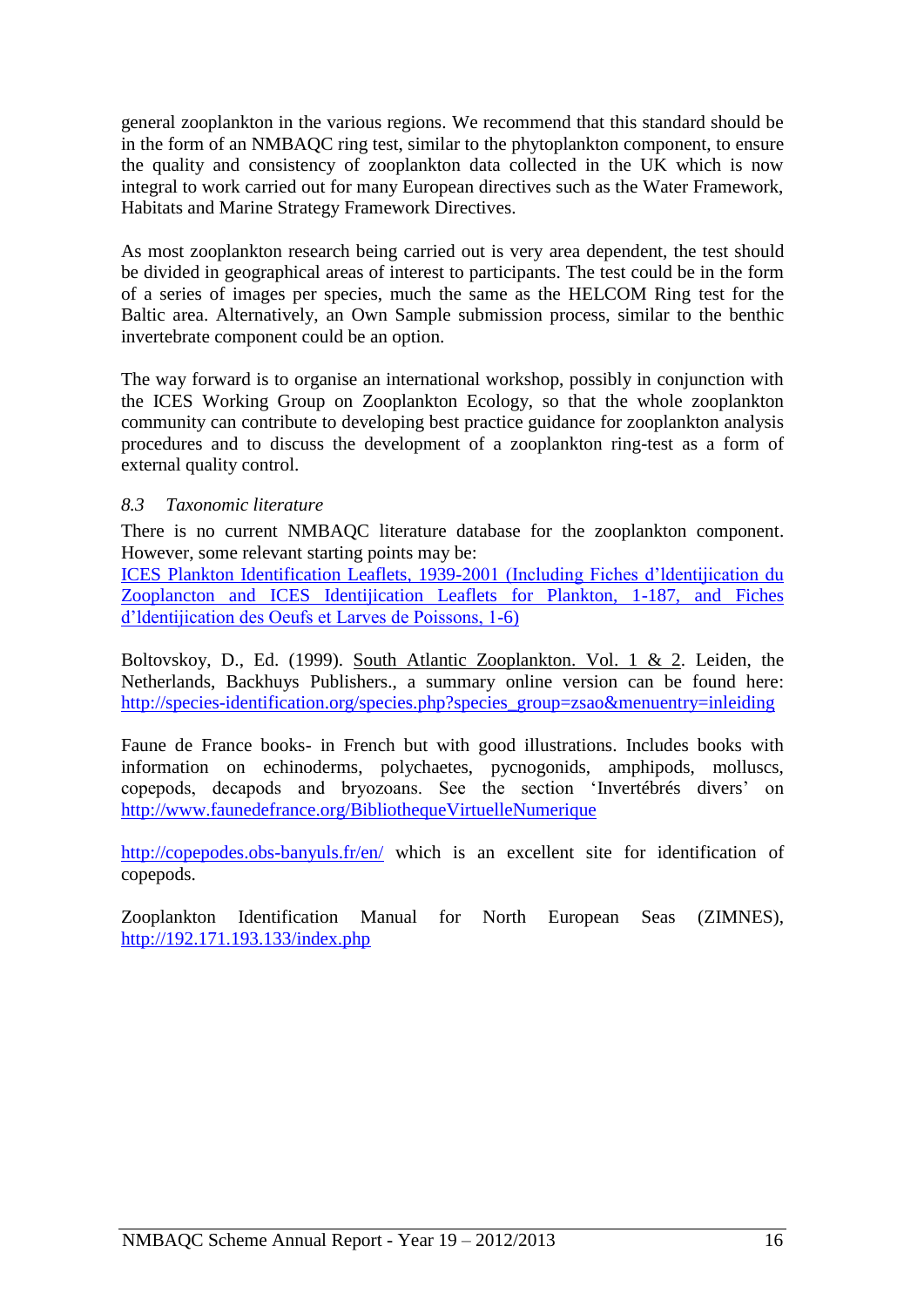| <b>Name</b>                   | Organisation                                     | <b>Position</b>                      |
|-------------------------------|--------------------------------------------------|--------------------------------------|
|                               |                                                  |                                      |
| <b>Tim Mackie</b>             | Environment &                                    | Chair                                |
|                               | Heritage Service, NI                             |                                      |
|                               |                                                  |                                      |
| Amanda Prior                  | <b>Environment Agency</b>                        | <b>Finance Manager</b>               |
| Myles O'Reilly                | <b>Scottish Environment</b>                      | <b>Invertebrate Contract Manager</b> |
|                               | Protection Agency                                |                                      |
|                               |                                                  |                                      |
| Joe Silke/                    | Marine Institute,                                | Phytoplankton Contract Manager       |
| <b>Rafael Salas</b>           | Ireland                                          |                                      |
|                               |                                                  |                                      |
| Clare Scanlan                 | <b>Scottish Environment</b><br>Protection Agency | Macroalgae Contract Manager          |
|                               |                                                  |                                      |
| Carol Milner                  | <b>APEM Ltd</b>                                  | <b>Contractors Representative</b>    |
|                               |                                                  |                                      |
| Gavin McNeill/                | Agri-Food and                                    | Epibiota Contract manager            |
| <b>James Strong</b>           | <b>Biosciences Institute</b>                     |                                      |
|                               | Centre for                                       |                                      |
| Keith Cooper/ Claire Mason    | Environment, Fisheries                           | <b>CMA</b> Representative            |
|                               | & Aquaculture Science                            |                                      |
|                               |                                                  |                                      |
| Jessika Haapkylä (April-Dec)/ | Sir Alister Hardy                                | <b>Technical Secretary</b>           |
| Astrid Fischer (Jan-March)    | <b>Foundation for Ocean</b>                      |                                      |
|                               | Science                                          |                                      |
|                               |                                                  |                                      |

## <span id="page-18-0"></span>**Appendix 1 - NMBAQC Co-ordinating Committee – Year 19 - 2012/2013**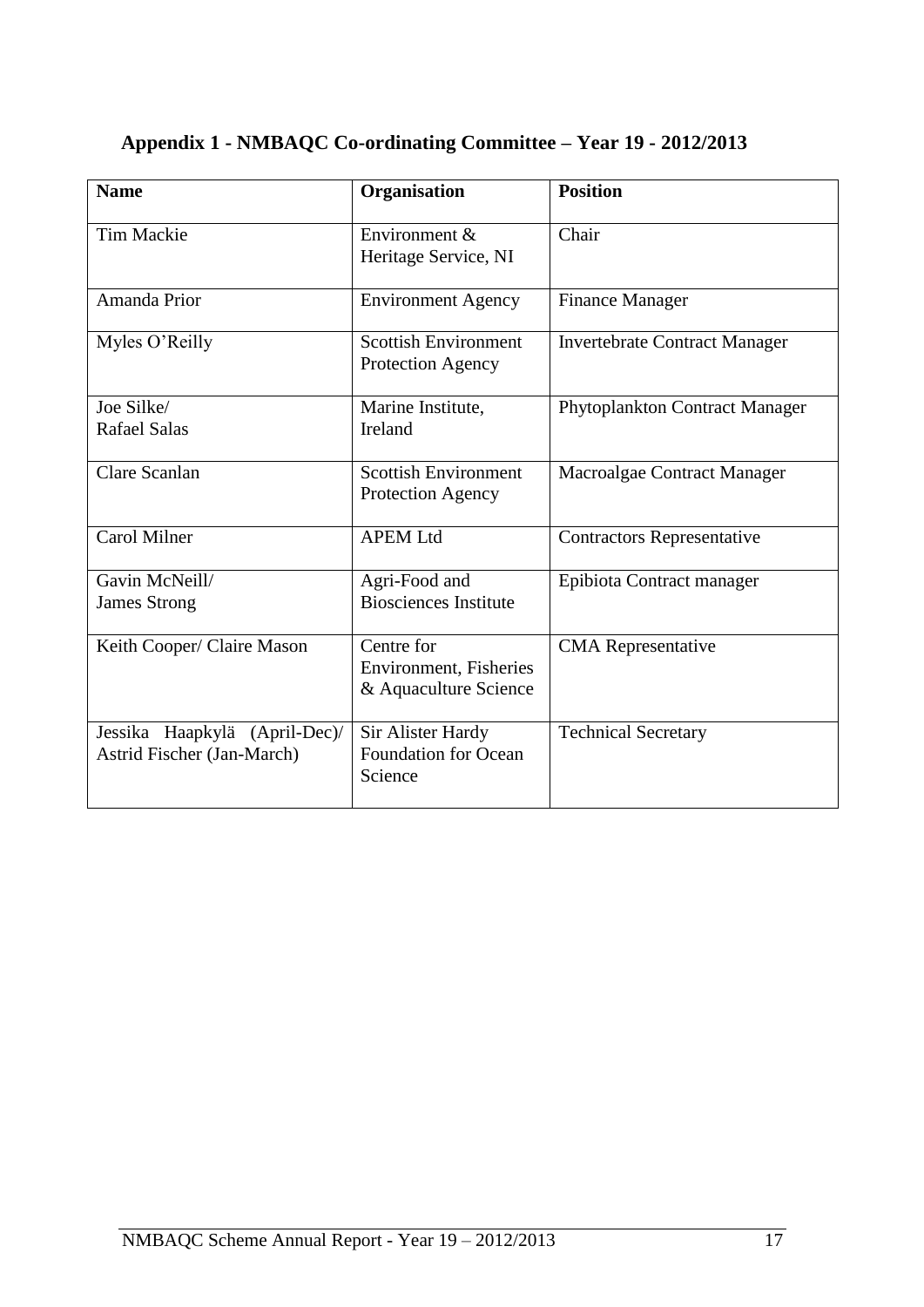#### **ORGANISATION BENTHIC INVERTS PARTICLE SIZE FISH MACROALGAE PHYTO** Agri Food Biosciences Institute  $\begin{vmatrix} \checkmark & \checkmark \end{vmatrix}$   $\begin{vmatrix} \checkmark & \checkmark \end{vmatrix}$   $\begin{vmatrix} \checkmark & \checkmark \end{vmatrix}$   $\begin{vmatrix} \checkmark & \checkmark \end{vmatrix}$   $\begin{vmatrix} \checkmark & \checkmark \end{vmatrix}$ Apem Ltd  $\checkmark$  / Bantry Marine Institute Biotikos Limited  $\sqrt{\frac{C}{C}}$ Cefas Center De Balear De Biologia Aplicada (CBBA, Spain) and  $\sim$   $\sim$   $\sim$   $\sim$ Centre Régional de l'INRH, Morocco Certificaciones Del Peru S.A CLS CMACS Ltd Corben LTD  $CCW$   $\checkmark$   $\checkmark$   $\checkmark$   $\checkmark$ eCOAST Research Centre, Belgium Ecospan Environmental Ltd  $\vert \checkmark$ EMU limited  $\sqrt{ }$   $\sqrt{ }$ Environment Agency  $\vert \checkmark$   $\vert$   $\vert$ Environmental Protection Agency Estonian Marine Institute  $\vert \qquad \vert$   $\vert \qquad \vert$ Fish Vet group  $\|\checkmark$ Fugro ERT  $\vert \checkmark$   $\vert \checkmark$   $\vert \checkmark$ Fugro Survey Limited  $\vert \checkmark$ Galway Marine Instiute  $\vert \hspace{.1cm} \vert$   $\vert$ **Gardline** Environmental PSA laboratory  $\vert \checkmark$ Grontmij Nederland B.V, Team Ecologie Hebog Environmental Ltd  $\vert \checkmark$

## <span id="page-19-0"></span>**Appendix 2 - NMBAQC scheme participation for Year 19**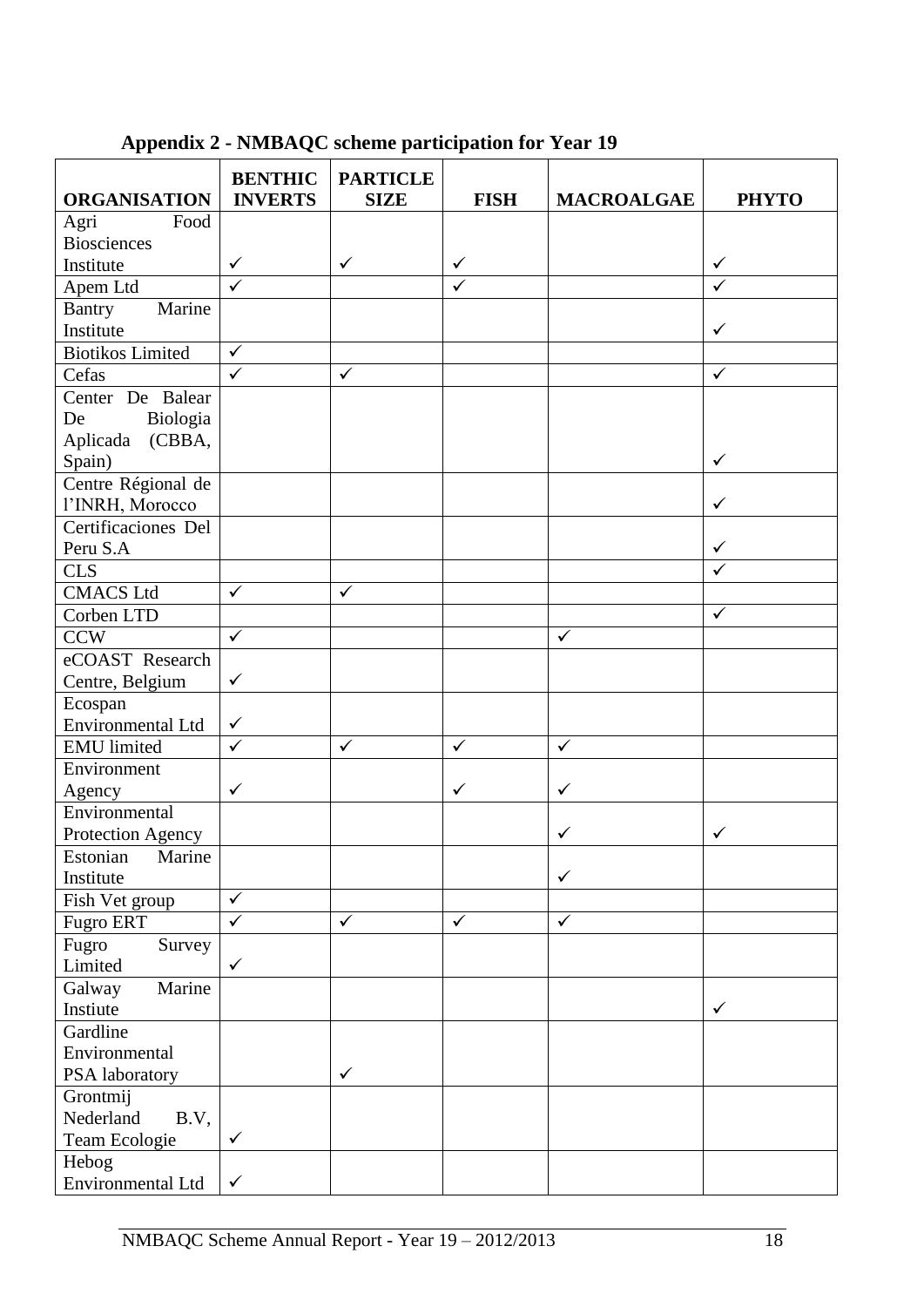|                            | <b>BENTHIC</b>          | <b>PARTICLE</b> |              |                   |              |
|----------------------------|-------------------------|-----------------|--------------|-------------------|--------------|
| <b>ORGANISATION</b>        | <b>INVERTS</b>          | <b>SIZE</b>     | <b>FISH</b>  | <b>MACROALGAE</b> | <b>PHYTO</b> |
| Hunter Biological          | $\checkmark$            |                 |              |                   |              |
| <b>ILVO</b>                | $\overline{\checkmark}$ |                 |              |                   |              |
| <b>IMARES</b>              | $\checkmark$            |                 |              |                   | $\checkmark$ |
| INRH, 2, rue de            |                         |                 |              |                   |              |
| Tiznit, Casablanca         |                         |                 |              |                   | ✓            |
| Institut de Ciències       |                         |                 |              |                   |              |
| del Mar -CSIC              |                         |                 |              |                   | $\checkmark$ |
| Institut<br>National       |                         |                 |              |                   |              |
| des<br>sciences<br>et      |                         |                 |              |                   |              |
| Technologies de la         |                         |                 |              |                   |              |
| Mer-Tunisia                |                         |                 |              |                   | $\checkmark$ |
| Institute<br>of            |                         |                 |              |                   |              |
| Estuarine<br>$\&$          |                         |                 |              |                   |              |
| <b>Coastal Studies</b>     | $\checkmark$            | $\checkmark$    | $\checkmark$ |                   |              |
| Instituto<br>de            |                         |                 |              |                   |              |
| Fomento Pesquero,          |                         |                 |              |                   |              |
| Chile                      |                         |                 |              |                   | $\checkmark$ |
| Galicia,<br>Intecmar,      |                         |                 |              |                   |              |
| Spain                      |                         |                 |              |                   | ✓            |
| IRTA, Spain                |                         |                 |              |                   | ✓            |
| Man<br>Isle<br>of          |                         |                 |              |                   |              |
| Government                 |                         |                 |              |                   |              |
| Laboratory                 |                         |                 |              |                   | ✓            |
| Jacobs                     | $\checkmark$            |                 |              |                   |              |
| Kenneth<br>Pye             |                         |                 |              |                   |              |
| Associates Ltd             |                         | $\checkmark$    |              |                   |              |
| En<br>Koeman               |                         |                 |              |                   |              |
| Bijkerk bv,<br>The         |                         |                 |              |                   |              |
| Netherlands                | ✓                       |                 |              |                   | ✓            |
| Laboratorio<br>De          |                         |                 |              |                   |              |
| <b>Control De Calidad</b>  |                         |                 |              |                   |              |
| De Los Recursos            |                         |                 |              |                   |              |
| Pesqueros, Spain           |                         |                 |              |                   | $\checkmark$ |
| Marine Ecological          |                         |                 |              |                   |              |
| Surveys<br>Ltd             | $\checkmark$            |                 |              |                   |              |
| (MESL)<br>Marine           |                         |                 |              |                   |              |
| Farm                       |                         |                 |              |                   |              |
| Shetland<br>Services,      |                         |                 |              |                   |              |
| Quality<br>Seafood         | $\checkmark$            |                 |              |                   |              |
| Control (SSQC)<br>Marine   |                         |                 |              |                   |              |
| Invertebrate               |                         |                 |              |                   |              |
| <b>Ecological Services</b> | $\checkmark$            |                 |              |                   |              |
|                            |                         |                 |              |                   |              |
| Marine Scotland            | $\checkmark$            | $\checkmark$    |              |                   | $\checkmark$ |
| Microalgal                 |                         |                 |              |                   |              |
| Services Australia         |                         |                 |              |                   | ✓            |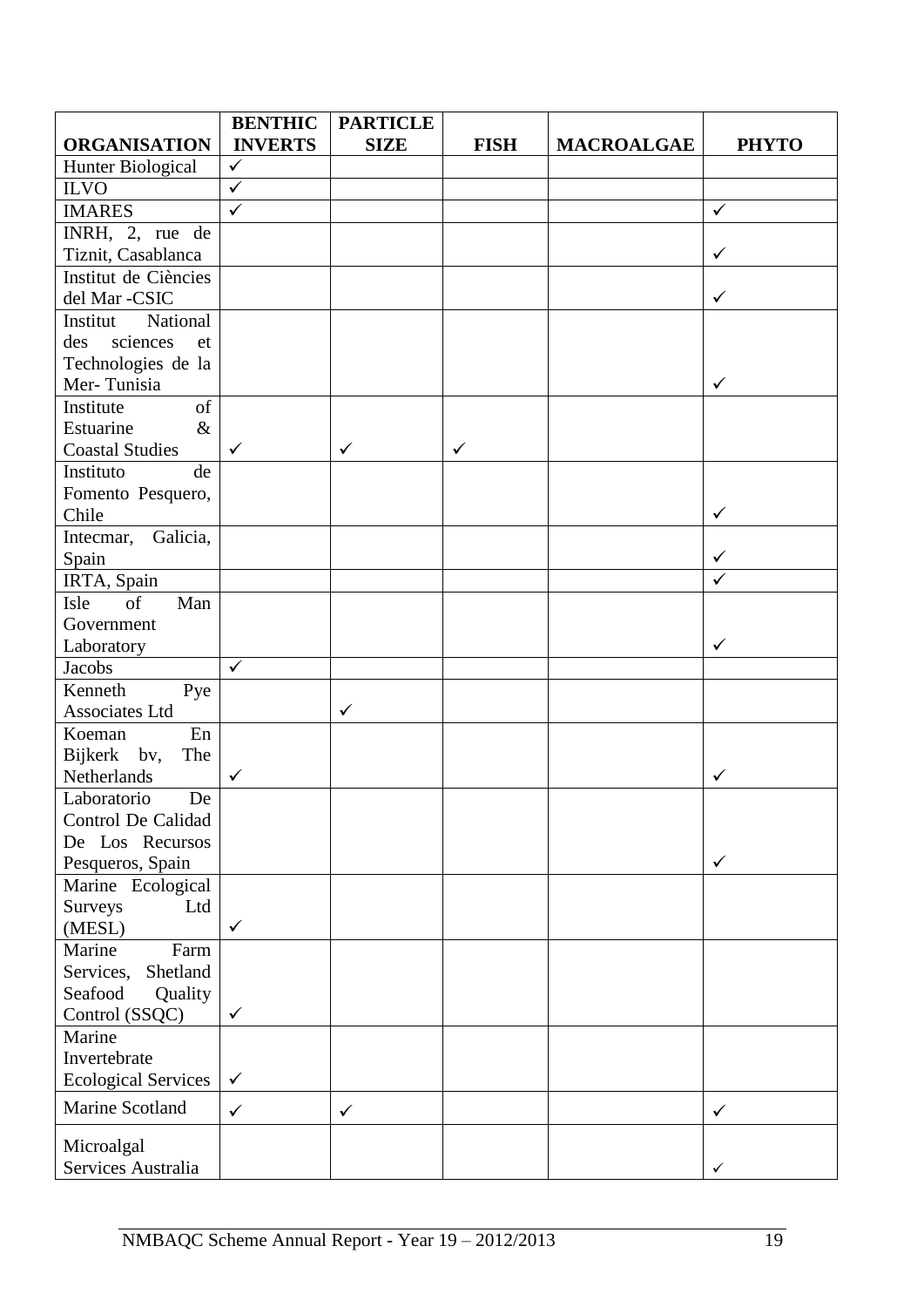| <b>ORGANISATION</b>                                                     | <b>BENTHIC</b><br><b>INVERTS</b> | <b>PARTICLE</b><br><b>SIZE</b> | <b>FISH</b>  | <b>MACROALGAE</b> | <b>PHYTO</b> |
|-------------------------------------------------------------------------|----------------------------------|--------------------------------|--------------|-------------------|--------------|
| Monitor Taskforce<br>Royal Netherlands<br>Institute for Sea<br>Research | $\checkmark$                     |                                |              |                   |              |
| Myriad Taxonomy                                                         | $\checkmark$                     |                                |              |                   |              |
| National<br><b>Laboratory Service</b>                                   |                                  | $\checkmark$                   |              |                   |              |
| Natural England                                                         | $\checkmark$                     |                                |              |                   |              |
| <b>NIEA</b><br>Northern<br>Ireland<br>Environment<br>Agency             | ✓                                | $\checkmark$                   | $\checkmark$ | $\checkmark$      |              |
| Precision<br>Marine<br>Survey Ltd                                       | ✓                                |                                | $\checkmark$ |                   |              |
| <b>RSSL</b><br>Tanger/M'diq,<br>Morocco                                 |                                  |                                |              |                   | $\checkmark$ |
| <b>SAMS</b><br>Research<br>Services, Scotland                           |                                  |                                |              |                   | $\checkmark$ |
| School of Biology<br>University<br>of<br>Thessaloniki,                  |                                  |                                |              |                   |              |
| Greece                                                                  |                                  |                                |              |                   | $\checkmark$ |
| <b>SEPA</b><br>Natural<br>Scottish<br>Heritage                          | ✓                                | ✓                              | ✓            | ✓                 | $\checkmark$ |
| Sir Alister Hardy<br>for<br>Foundation<br>Science<br>Ocean<br>(SAHFOS)  |                                  |                                |              |                   | $\checkmark$ |
| Swedish<br>Meteorological and<br>Hydrological<br>Institute, Sweden      |                                  |                                |              |                   | $\checkmark$ |
| Thomson<br>Unicomarine Ltd                                              |                                  |                                |              | $\checkmark$      |              |
| Universite de Brest                                                     | $\checkmark$                     |                                |              |                   |              |
| WEAQ AB                                                                 |                                  |                                |              |                   | $\checkmark$ |
|                                                                         | 32                               | 12                             | 9            | $\overline{9}$    | 30           |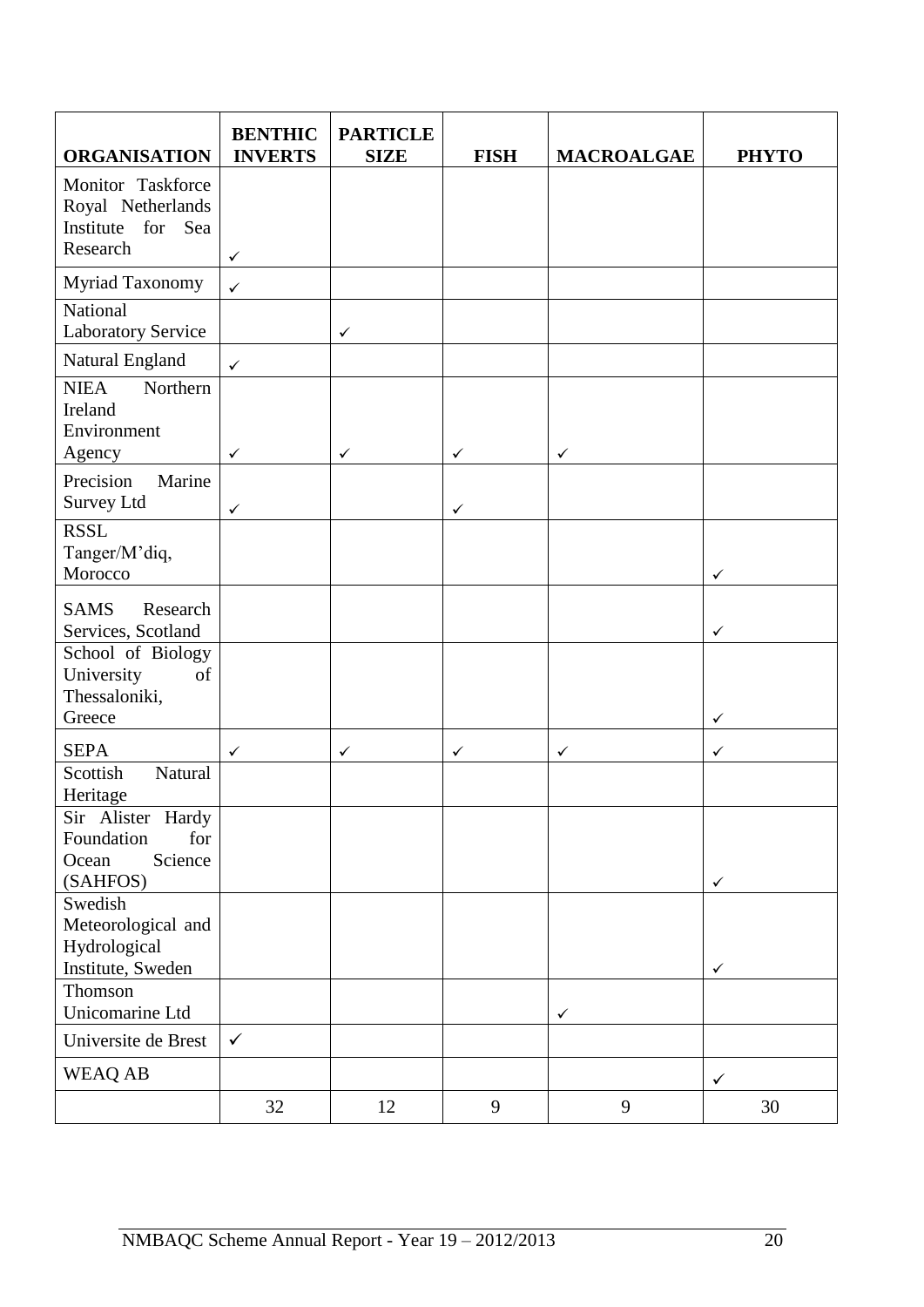<span id="page-22-0"></span>

| Day                           | Session            | Discussion / Demonstration /<br>Practical                                                                                         | Aims                                                                                                           | <b>Session Leader</b>                                    |
|-------------------------------|--------------------|-----------------------------------------------------------------------------------------------------------------------------------|----------------------------------------------------------------------------------------------------------------|----------------------------------------------------------|
| Monday<br>$5th$ Nov.<br>2012  | 8:00am             | Arrival. Registration. Laboratory<br>set-up                                                                                       | Register participants. Laboratory set-<br>up                                                                   | David Hall (Thomson Unicomarine<br>Ltd.                  |
|                               | 10:00am            | Introduction. General Information.                                                                                                | Welcome participants. $Q \& A$ session<br>regarding workshop. Outline timetable                                | David Hall (Thomson Unicomarine<br>Ltd.                  |
|                               | 10:15am            | <b>Introduction - the Dove Marine</b><br>Laboratory. Brief details. Local<br>information. Lab. rules (H&S)<br>issues)             | To give brief history of the Dove<br>Marine Lab. and facilities. Areas of<br>local interest. Pub & food guide. | Jane Delaney (Dove Marine<br>Laboratory)                 |
|                               | 10:30am            | Discussion / Demonstration -<br>Introduction to selected<br>Caprellidea. Literature. Problem<br>areas. Identification techniques. | To introduce the major features /<br>terminology used or identification of<br>Caprellidea.                     | José Guerra García (Universidad de<br>Sevilla)           |
|                               | 1:00 <sub>pm</sub> | <b>Buffet lunch</b>                                                                                                               |                                                                                                                |                                                          |
|                               | pm                 | Practical - Examination &<br>identification of range of<br>Caprellidea taxa from reference<br>material.                           | To obtain identification experience.<br>View / verify reference material.                                      | José Guerra García (Universidad de<br>Sevilla)           |
| Tuesday<br>$6th$ Nov.<br>2012 | 9:00am             | Introduction / Discussion /<br>Demonstration - Syllidae.<br>Literature. Problem areas.<br>Identification techniques.              | To introduce the major features /<br>terminology used or identification of<br>Syllidae.                        | Guillermo San Martin (Universidad<br>Autónoma de Madrid) |
|                               | am                 | Practical - Examination &<br>identification of range of Syllidae<br>taxa from reference material.                                 | To obtain identification experience.<br>View / verify reference material.                                      | Guillermo San Martin (Universidad<br>Autónoma de Madrid) |

# **Appendix 3 - Invertebrate Taxonomic Workshop Programme**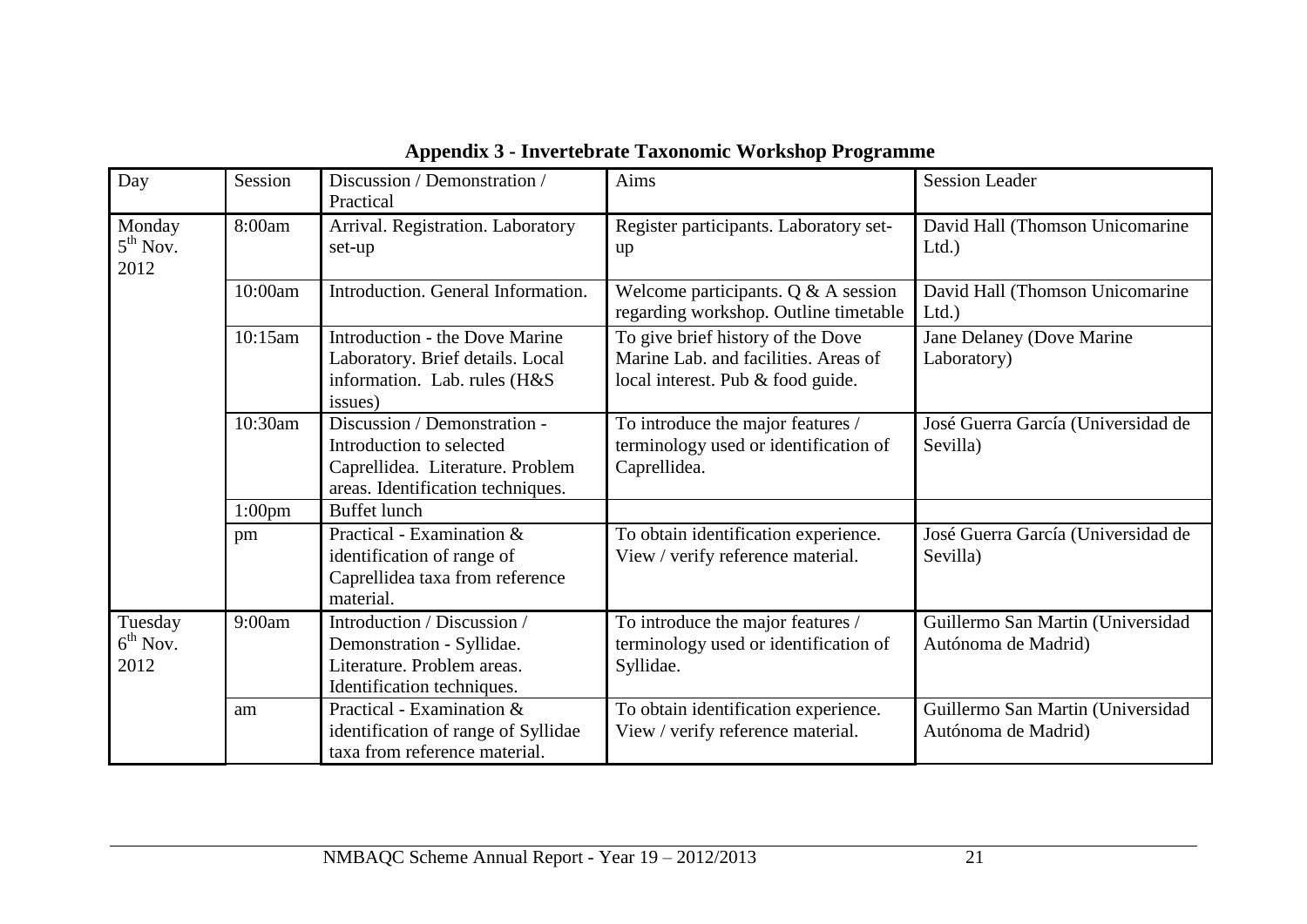| Day                                             | Session                                                                                                 | Discussion / Demonstration /<br>Practical                                                                      | Aims                                                                                    | <b>Session Leader</b>                                    |
|-------------------------------------------------|---------------------------------------------------------------------------------------------------------|----------------------------------------------------------------------------------------------------------------|-----------------------------------------------------------------------------------------|----------------------------------------------------------|
| Tuesday $\overline{6}^{\text{th}}$<br>Nov. 2012 | 1:00 <sub>pm</sub>                                                                                      | <b>Buffet</b> lunch                                                                                            |                                                                                         |                                                          |
|                                                 | pm                                                                                                      | Discussion / Demonstration -<br>Syllidae families. Literature.<br>Problem areas. Identification<br>techniques. | To introduce the major features /<br>terminology used or identification of<br>Syllidae. | Guillermo San Martin (Universidad<br>Autónoma de Madrid) |
|                                                 | Practical - Examination &<br>pm<br>identification of range of Syllidae<br>taxa from reference material. |                                                                                                                | To obtain identification experience.<br>View / verify reference material.               | Guillermo San Martin (Universidad<br>Autónoma de Madrid) |
|                                                 | 4.00 <sub>pm</sub>                                                                                      | Blue Reef aquarium group trip                                                                                  |                                                                                         |                                                          |
| Wednesday<br>7th Nov.<br>2012                   | 9:00am                                                                                                  | Discussion / Demonstration -<br>Syllidae families. Literature.<br>Problem areas. Identification<br>techniques. | To introduce the major features /<br>terminology used or identification of<br>Syllidae. | Guillermo San Martin (Universidad<br>Autónoma de Madrid) |
|                                                 | am                                                                                                      | Discussion / Demonstration -<br>Syllidae families. Literature.<br>Problem areas. Identification<br>techniques. | To obtain identification experience.<br>View / verify reference material.               | Guillermo San Martin (Universidad<br>Autónoma de Madrid) |
|                                                 | $1:00$ pm                                                                                               | <b>Buffet lunch</b>                                                                                            |                                                                                         |                                                          |
|                                                 | pm                                                                                                      | Discussion / Demonstration -<br>Syllidae families. Literature.<br>Problem areas. Identification<br>techniques. | To obtain identification experience.<br>View / verify reference material.               | Guillermo San Martin (Universidad<br>Autónoma de Madrid) |
|                                                 | pm                                                                                                      | Practical - Examination &<br>identification of range of Syllidae<br>taxa from reference material.              | To obtain identification experience.<br>View / verify reference material.               | Guillermo San Martin (Universidad<br>Autónoma de Madrid) |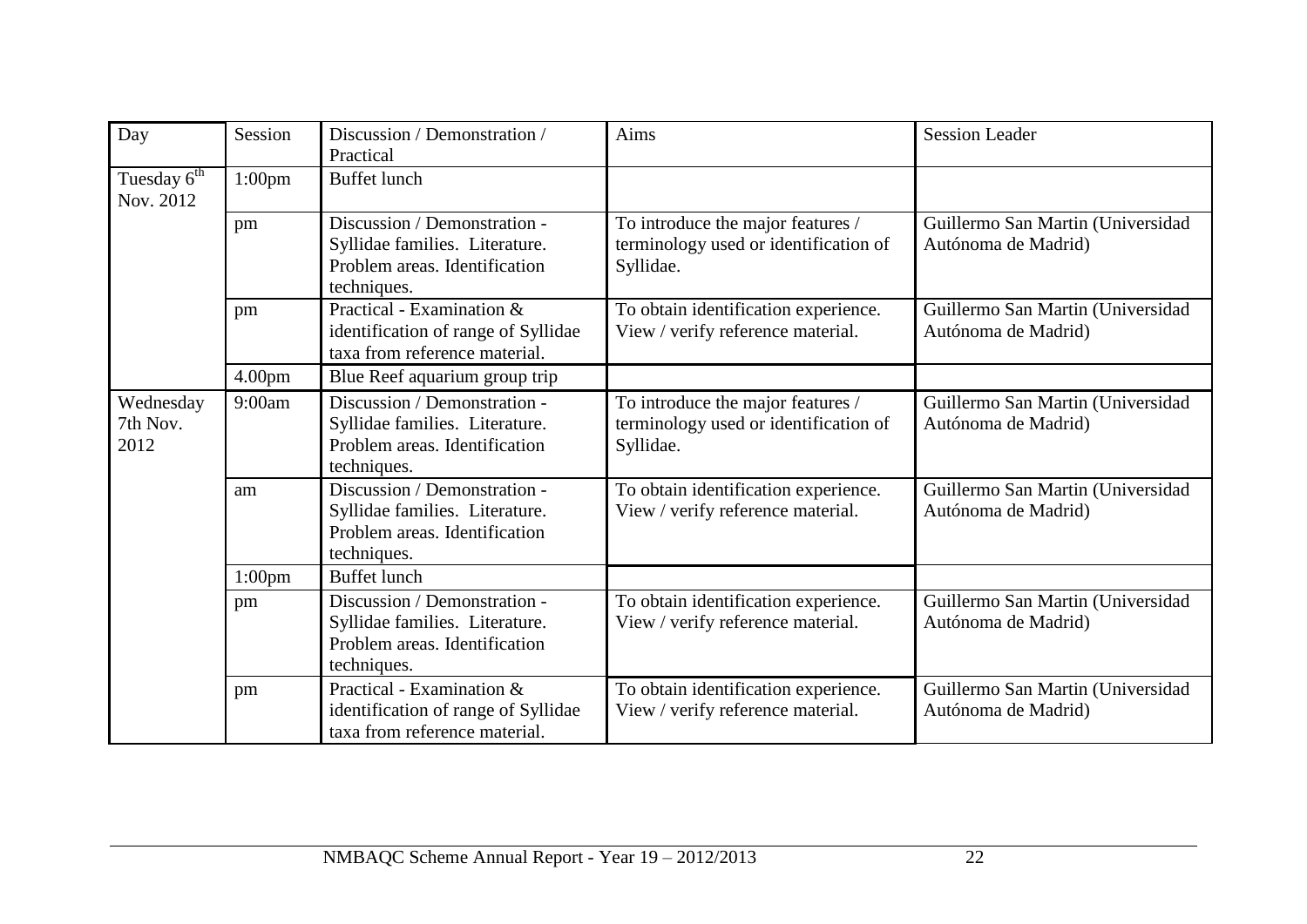| Day                          | Session            | Discussion / Demonstration /<br>Practical                                                                      | Aims                                                                                           | <b>Session Leader</b>                                    |
|------------------------------|--------------------|----------------------------------------------------------------------------------------------------------------|------------------------------------------------------------------------------------------------|----------------------------------------------------------|
| Thursday<br>8th Nov.<br>2012 | 9:00am             | Discussion / Demonstration -<br>Syllidae families. Literature.<br>Problem areas. Identification<br>techniques. | To introduce the major features /<br>terminology used or identification of<br>Syllidae.        | Guillermo San Martin (Universidad<br>Autónoma de Madrid) |
|                              | am/pm              | Practical - Examination &<br>identification of range of Syllidae<br>taxa from reference material.              | To obtain identification experience.<br>View / verify reference material.                      | Guillermo San Martin (Universidad<br>Autónoma de Madrid) |
|                              | 1:00 <sub>pm</sub> | Buffet lunch                                                                                                   |                                                                                                |                                                          |
|                              | $4:00 \text{pm}$   | Practical continued.                                                                                           | To obtain identification experience.<br>View / verify reference material.                      | Guillermo San Martin (Universidad<br>Autónoma de Madrid) |
|                              | 7.30pm             | Workshop Dinner - Spanish<br>restaurant, El Torero, Newcastle                                                  |                                                                                                |                                                          |
| Friday<br>9th Nov.<br>2012   | 9.00am             | Workshop feedback. Group<br>photograph. Equipment pack up.                                                     | Distribute / collect workshop feedback<br>forms. Pack up equipment & prepare<br>for departure. | David Hall (Thomson Unicomarine<br>Ltd.                  |
|                              | 10.00am            | Tea & coffee; Departure                                                                                        |                                                                                                |                                                          |